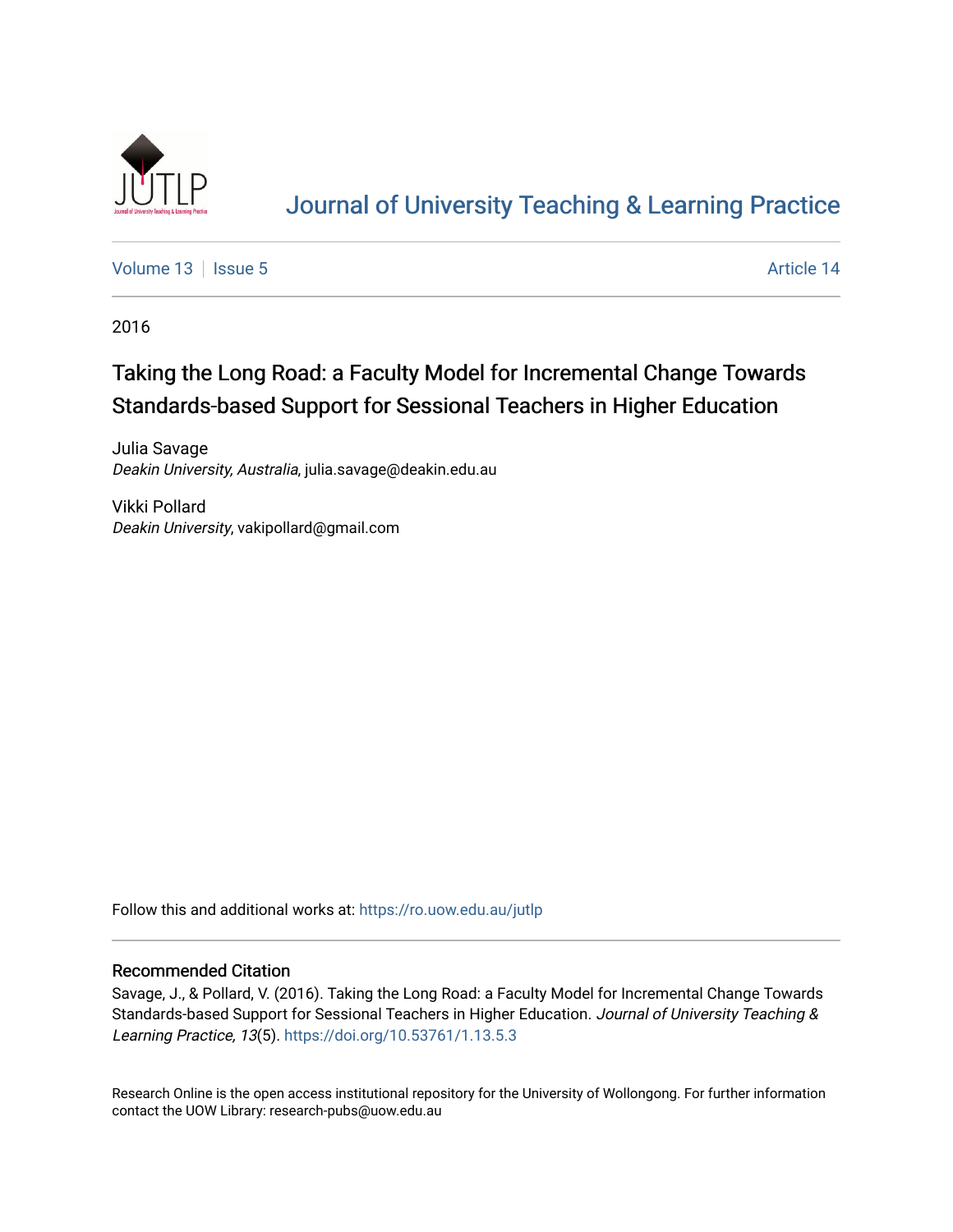# Taking the Long Road: a Faculty Model for Incremental Change Towards Standards-based Support for Sessional Teachers in Higher Education

## Abstract

Despite decades of dependence on sessional teaching staff, universities in Australia and internationally still find it difficult to support the teaching work of this large, casual workforce. A significant consequence of casually-employed teaching staff is risk; sessional academics' professional identity is compromised, quality assurance of students' learning experiences is uncertain, and this in turn, jeopardises universities' teaching and learning programs. These risks have existed in universities for decades, yet policies and practices that support the work of sessional staff remain inconsistent or absent. The implementation model for supporting sessional staff described in this paper, the Four Phase Model, (the 4P Model) is informed by the Sessional Staff Standards Framework (BLASST 2013), and, the Collective Impact Model, known as the CI Model (Kania & Kraner 2011). The 4P Model could help faculties systematise actions towards standards-based support for sessional staff that are inclusive professionally and contribute to the development of quality teaching and learning practice. The authors explain the thinking behind the new 4P Model, and, discuss its usefulness as a vehicle for managing incremental progress within this 'difficult to change' context. An evaluation of a completed trial of Phase One of the 4P Model has been included to assist faculty with implementation of all four phases of this model.

### Keywords

sessional standards, higher education, implementation model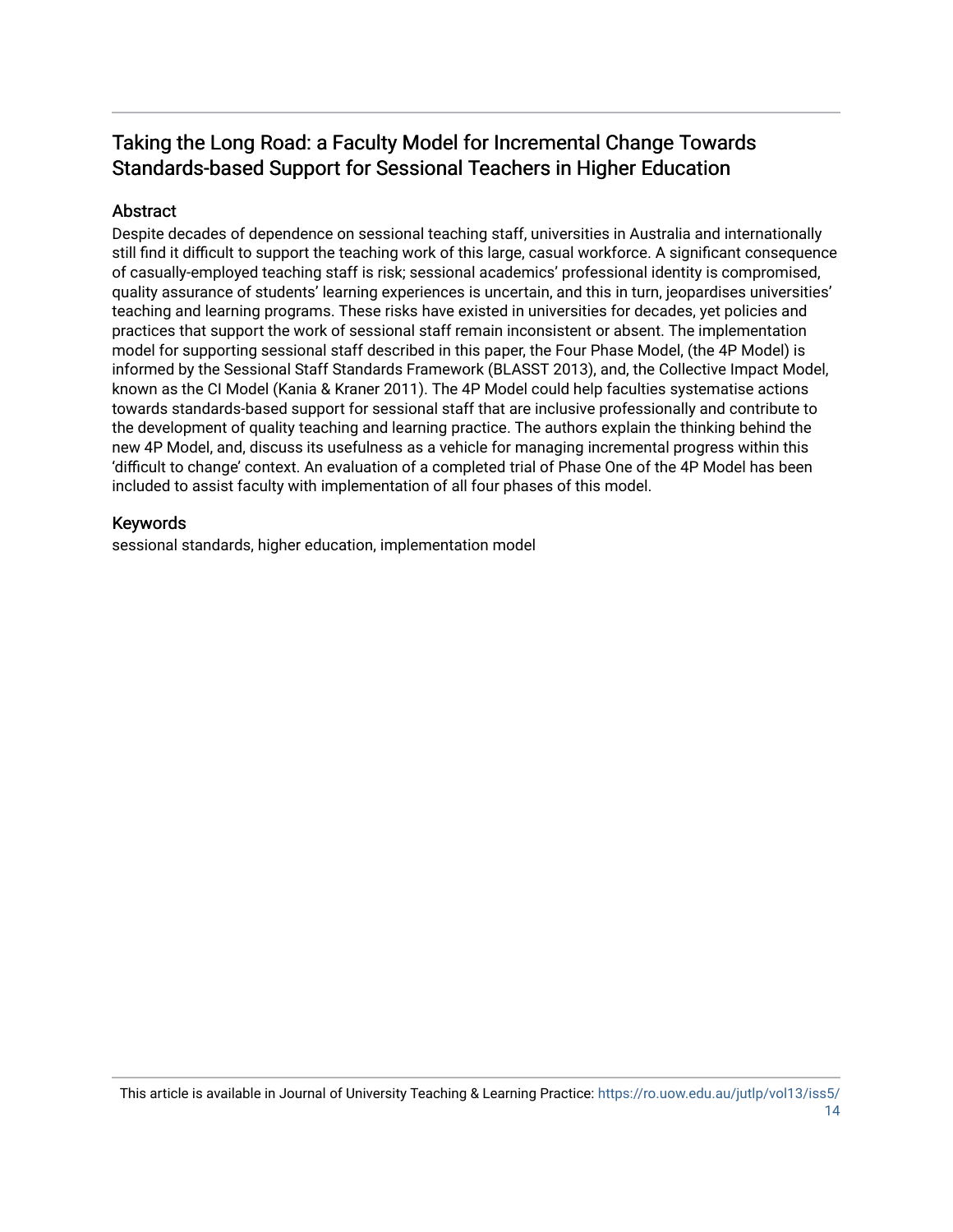

# [Journal of University Teaching & Learning Practice](https://ro.uow.edu.au/jutlp)

[Volume 13](https://ro.uow.edu.au/jutlp/vol13) | [Issue 5](https://ro.uow.edu.au/jutlp/vol13/iss5) Article 14

2016

# Taking the Long Road: a Faculty Model for Incremental Change Towards Standards-based Support for Sessional Teachers in Higher Education

Julia Savage Dr Deakin University, Australia, julia.savage@deakin.edu.au

Vikki Pollard Dr Deakin University, vakipollard@gmail.com

Follow this and additional works at: [https://ro.uow.edu.au/jutlp](https://ro.uow.edu.au/jutlp?utm_source=ro.uow.edu.au%2Fjutlp%2Fvol13%2Fiss5%2F14&utm_medium=PDF&utm_campaign=PDFCoverPages) 

#### Recommended Citation

Savage, J., & Pollard, V. (2016). Taking the Long Road: a Faculty Model for Incremental Change Towards Standards-based Support for Sessional Teachers in Higher Education. Journal of University Teaching & Learning Practice, 13(5). [https://ro.uow.edu.au/jutlp/vol13/iss5/14](https://ro.uow.edu.au/jutlp/vol13/iss5/14?utm_source=ro.uow.edu.au%2Fjutlp%2Fvol13%2Fiss5%2F14&utm_medium=PDF&utm_campaign=PDFCoverPages) 

Research Online is the open access institutional repository for the University of Wollongong. For further information contact the UOW Library: research-pubs@uow.edu.au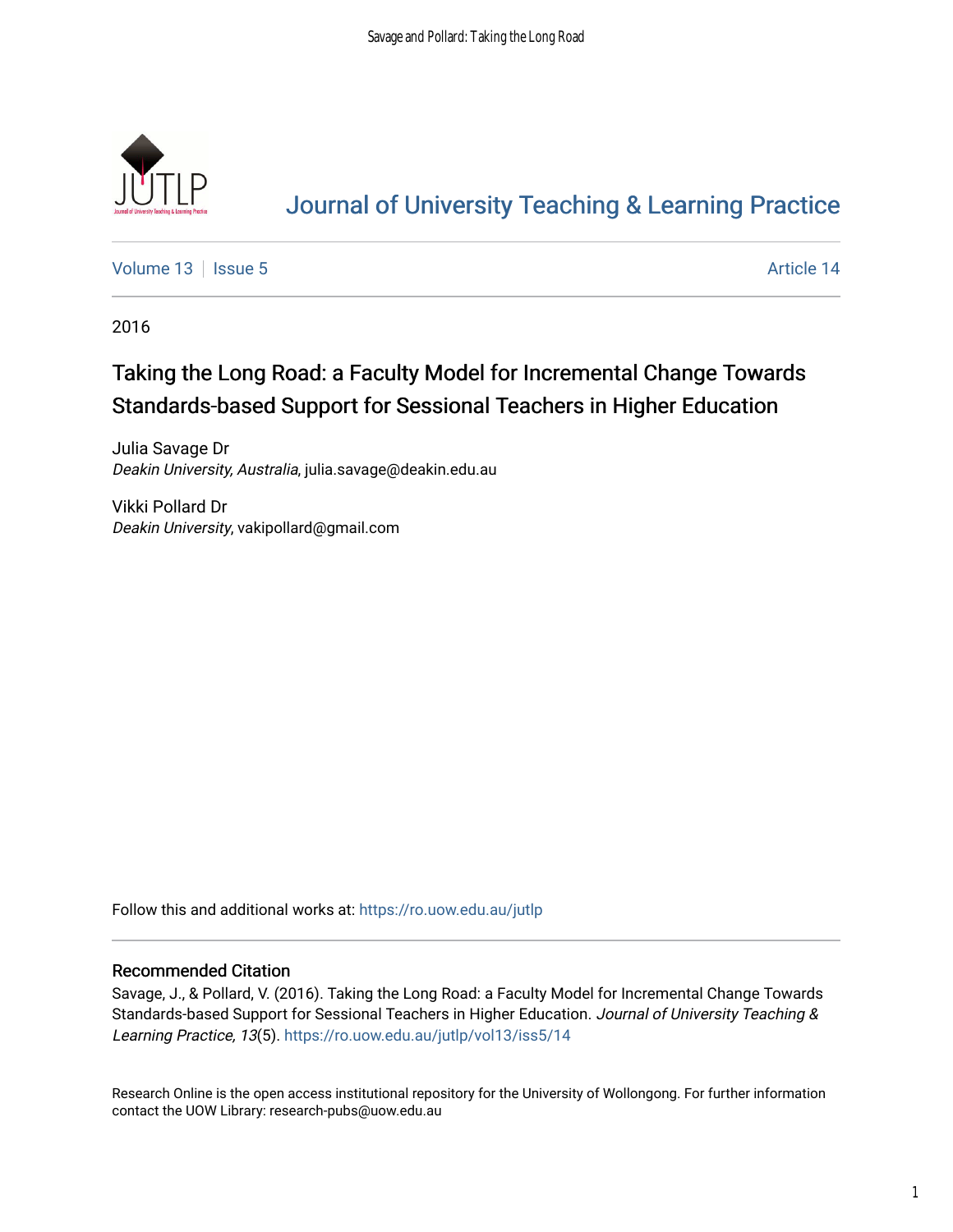# Taking the Long Road: a Faculty Model for Incremental Change Towards Standards-based Support for Sessional Teachers in Higher Education

## Abstract

Despite decades of dependence on sessional teaching staff, universities in Australia and internationally still find it difficult to support the teaching work of this large, casual workforce. A significant consequence of casually-employed teaching staff is risk; sessional academics' professional identity is compromised, quality assurance of students' learning experiences is uncertain, and this in turn, jeopardises universities' teaching and learning programs. These risks have existed in universities for decades, yet policies and practices that support the work of sessional staff remain inconsistent or absent. The implementation model for supporting sessional staff described in this paper, the Four Phase Model, (the 4P Model) is informed by the Sessional Staff Standards Framework (BLASST 2013), and, the Collective Impact Model, known as the CI Model (Kania & Kraner 2011). The 4P Model could help faculties systematise actions towards standards-based support for sessional staff that are inclusive professionally and contribute to the development of quality teaching and learning practice. The authors explain the thinking behind the new 4P Model, and, discuss its usefulness as a vehicle for managing incremental progress within this 'difficult to change' context. An evaluation of a completed trial of Phase One of the 4P Model has been included to assist faculty with implementation of all four phases of this model.

### Keywords

sessional standards, higher education, implementation model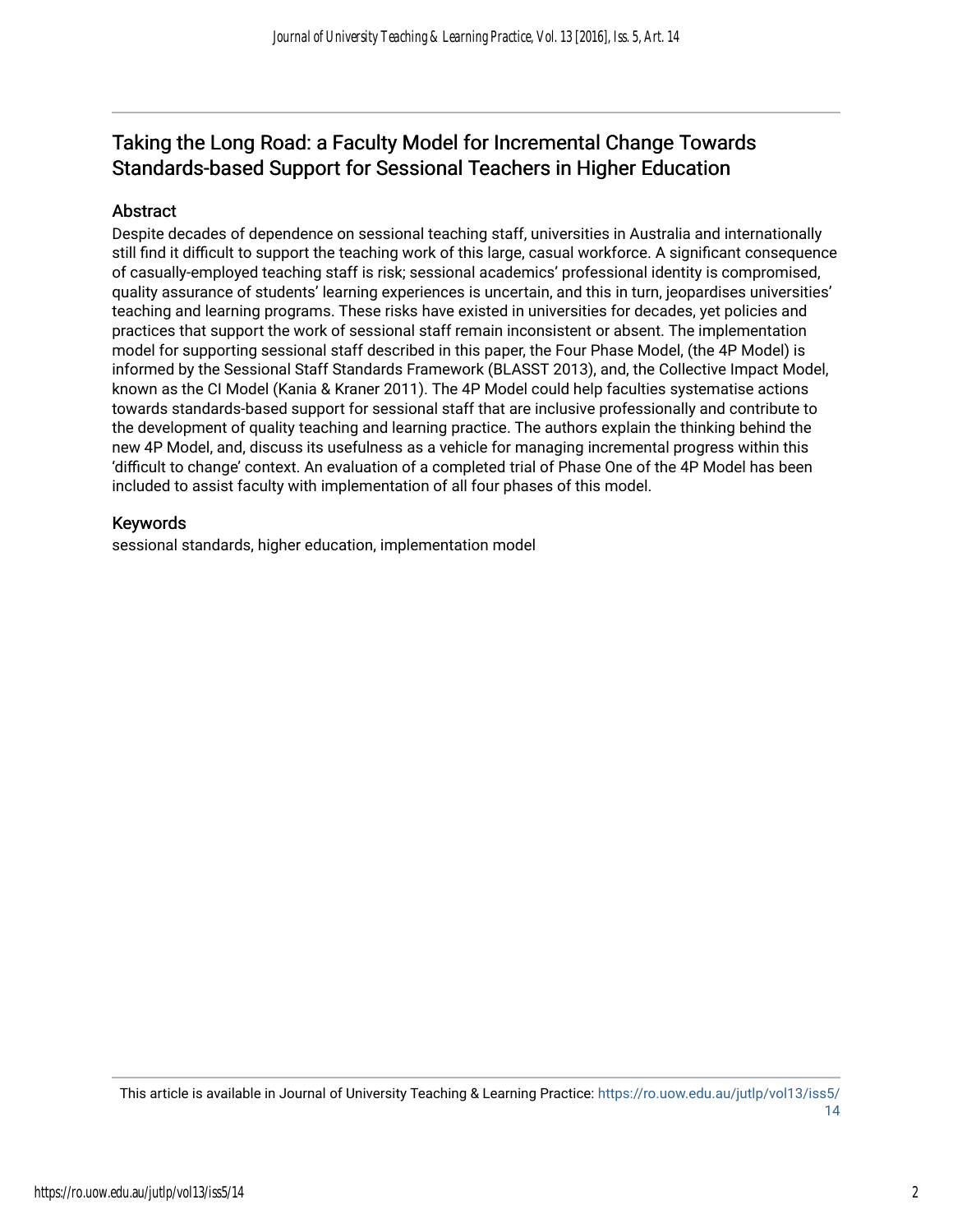#### **Sessional teaching and the context for change**

In Australia and internationally, critical discourse on the subject of sessional staff in higher education has been evident in the research field for some time, especially in relation to the inherent workplace inequity experienced by sessional staff. This is particularly so in those Australian universities where the core teaching structure is commonly one subject coordinator leading a number of sessional staff. For the purpose of clarity, the authors refer to casually employed academics as sessional staff, in line with the Australian BLASST (Benchmarking Leadership and Advancement of Standards for Sessional Staff) framework for supporting sessional staff (BLASST.edu.au). It is noted here that the term for sessional staff varies across institutions within Australia (casual staff, sessional teachers, sessional academics, demonstrators) and internationally (for example, the terms "adjunct faculty" and "temporary faculty" are used in the United States, and in the United Kingdom the term is often "part-time teachers", meaning in this instance hourly-paid and fixed-term) (Anderson 2007, p.111). In Australia, the term used most often in university discourse for discussing employment status of sessional staff is "casual". This in itself contributes to professional-identity issues for academics employed on a sessional basis. As Kift (2002) observed, definitions matter, and the commonly adopted term "casual" is an unfortunate label, for "they are not in the least bit casual – they are, actually, 'quite professional'" (2002, p. 3).

While in Australia sessional teaching staff numbers remain unclear (Brand 2013), it is known that they teach the majority of undergraduate classes in Australian universities (Coates & Goedegebuure 2010; May, Strachan & Peetz 2013). Compared to industries nationwide, the higher-education sector has the third-largest casualised workforce after health care and social assistance, and retail industries, and before the hospitality sector (Ryan, Burgess, Connell & Egbert 2013). Bryson (2013) found that sessional staff undertake at least half of all teaching in Germany, Canada, the United Kingdom, France and Japan. The United States, similarly, is increasingly dependent on sessional (adjunct) staff to teach most classes in community colleges (Dolinsky 2013; Jacoby 2006). The casualisation of teaching staff shows no signs of abating, and in fact is likely to increase (Marshall 2012). Before the turn of this century, Banochowski's literature review (1996) of research about casually employed faculty in American community colleges noted the emergence of an impermanent workforce described as an "academic underclass" (Benjet & Loweth 1989; Reed 1985). Previously, such a work status had been more commonly associated with seasonal, unskilled labor markets. In the last decade, seminal research and reports in Australia have presented the unfavorable consequences of the current employment arrangements of sessional teaching staff for the Australian university sector as a whole, for the quality of students' learning experience and for sessional staff themselves within the professoriate (Knight & Trowler 2000; AUTC 2003; Brown, Goodman & Yasukawa 2010; Bryson 2013; Harvey 2013; May, Strachan & Peetz, 2013; Percy & Beaumont 2008; TEQSA 2015). Despite the dedication of sessional academics to teaching and learning in universities, the reality of the fragmented nature of the teaching work offered to them affects overall teaching and learning quality. As Percy and Beaumont argue, "Professional learning and quality enhancement are the product of open collaboration and collegial social practice" (2008, p.139), and sessional staff are excluded from that process.

The imperative for change in the area of sessional support appears to be evident, and in Australia benchmarked standards of practice (BLASST 2013) in relation to sessional-staff support have articulated the outcomes universities need to address. However, policy and standards are unlikely to be enough to initiate change to what has now become the trend in higher-education employment practices in many parts of the world (Klopper & Power 2014, p. 102). Why have universities found it so difficult for so long to address workforce inequity and teaching-quality issues that exist as a result of a highly casualised teaching model?

This paper discusses why universities have struggled to change practice relating to sessional staff, and presents an action-oriented model that may add to existing research and practice in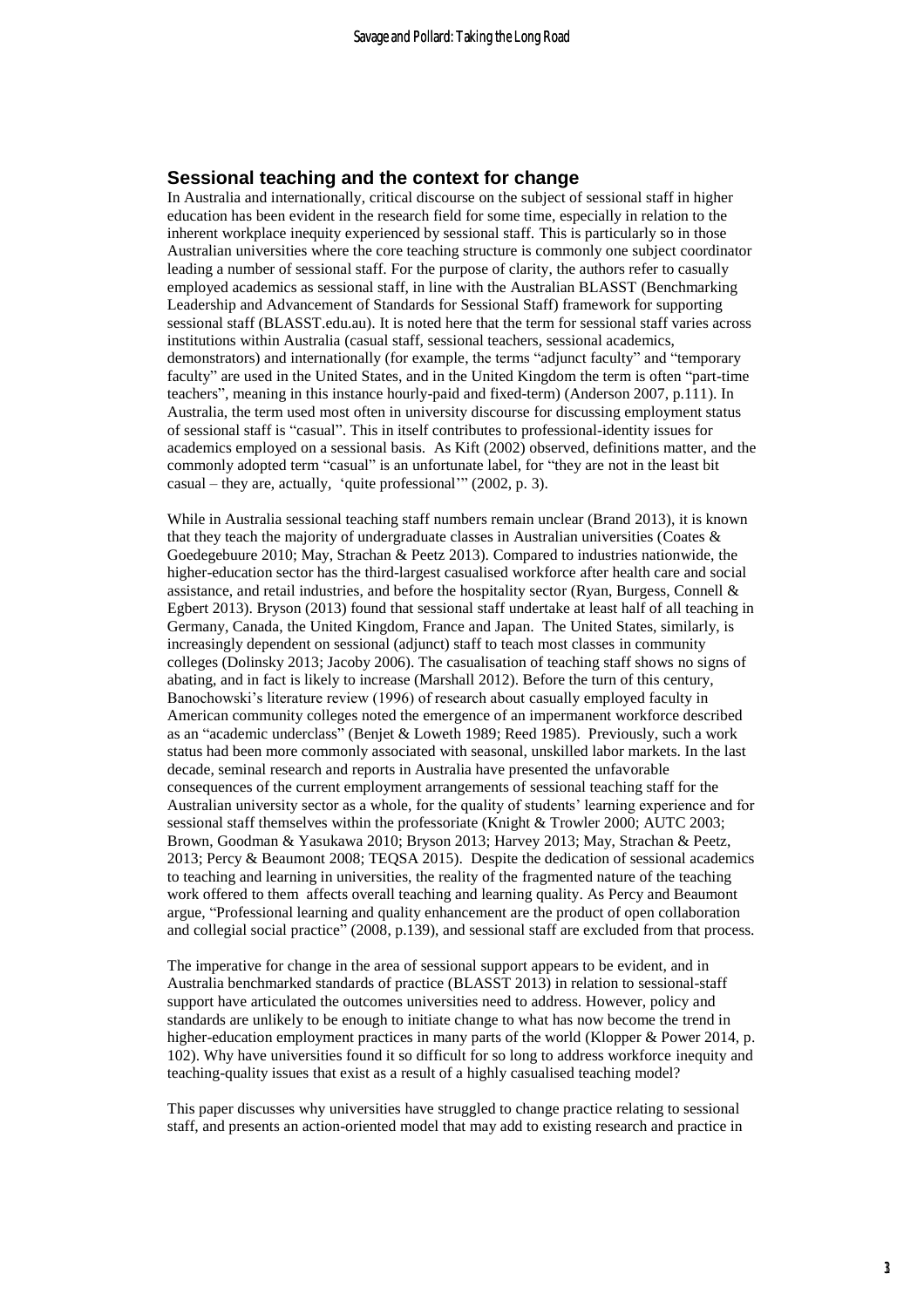the field. Using two existing models – the Sessional Staff Standards Framework (BLASST 2013) and a model aimed at implementing large-scale cultural change, The Collective Impact Model, known as the CI Model (Kania & Kramer  $2011$ ) – we developed a third model, which we call the 4P Model, for specific faculty-level actions. The 4P Model is a four-phase model for creating the conditions for sustaining systemic change to university practices relating to sessional teaching. The authors include an evaluation of one university school's implementation of Phase One of the 4P Model, as it proved critical to improving the continuing implementation; it is hoped that this evaluation will help other faculties in their own change process.

#### **The disabling of educational leadership**

Much has been written about the dramatic changes in the tertiary sector in Australia and internationally since the 1980s (Burgess & Strachan 1996; McWilliam & Hatcher 1999; Marginson 2000; Bryson 2004; Apple 2004; Lazarsfeld-Jensen & Morgan 2009; Ball 2012). Globalisation and neoliberalism (Ryan et al. 2013) became the steering agenda for adopting workplace practices that privileged economic imperatives over all other managerial priorities. Deregulation of higher-education places and the ensuing competition between universities for students within a massification imperative has required sector management to structure a workforce that can come and go according to short-term needs within a highly volatile market (Bryson 2004; Burgess & Strachan 1996). Over three decades, this approach to human resource management within the higher-education sector has become the accepted institutional model. When considering sessional staff within this construct, educational leaders at faculty level struggle to imagine how the current model for employment of teaching staff can be anything other than what it is. Some have argued that the number of sessional staff supervised by ongoing academics in itself increases workload (Percy & Beaumont 2008; Lazarsfeld-Jensen & Morgan 2009), yet providing more sessional staff to teach and assess students is often the response to addressing the unacceptable work loads of ongoing academics (Percy & Beaumont 2008, p.150). There has been a general degradation of university work for ongoing academics (McWilliam & Jones 2007; Percy & Beaumont 2008; Lazarsfeld-Jensen & Morgan 2009; Lefoe et al*.* 2011; Vilkanas 2009) that may affect their ability to make sense of their own teaching and learning roles within the university and thus give them the perspective from which to further challenge the institutionalised model of sessional staff's (inequitable) place.

#### **The great divide: an ongoing lecturer's role versus a sessional lecturer's function**

While acknowledging the impact of the fiscal constraints devolved to faculty from higher management (that governments had initially devolved to universities' governing bodies), strongly held perceptions at faculty level of *how things are done and by whom* have contributed to the failure to develop support standards for sessional staff. A deeply embedded routine of how things are done is often difficult to see and challenging to unlearn (indeed, our evaluation of Phase One of the 4P Model later in this paper draws attention to the authors' own inability to see and change an embedded routine). Perceptions of a professional divide are well established between sessional and ongoing academics; as with all spaces that contain actors, a kind of game is repeatedly played out that confirms that all are aware of the game's rules (Di Napoli 2014). While academics with ongoing employment are part of an established international community who share an understanding of what it is to be an academic, sessional staff, who do the same work, are excluded from this shared understanding. This divide has developed as a result of the language used to name the employment status of an academic (ongoing versus sessional or casual status), as well as the absence of opportunities for sessional academics to further their academic research, engage in professional learning and develop service-related skills through committee experience.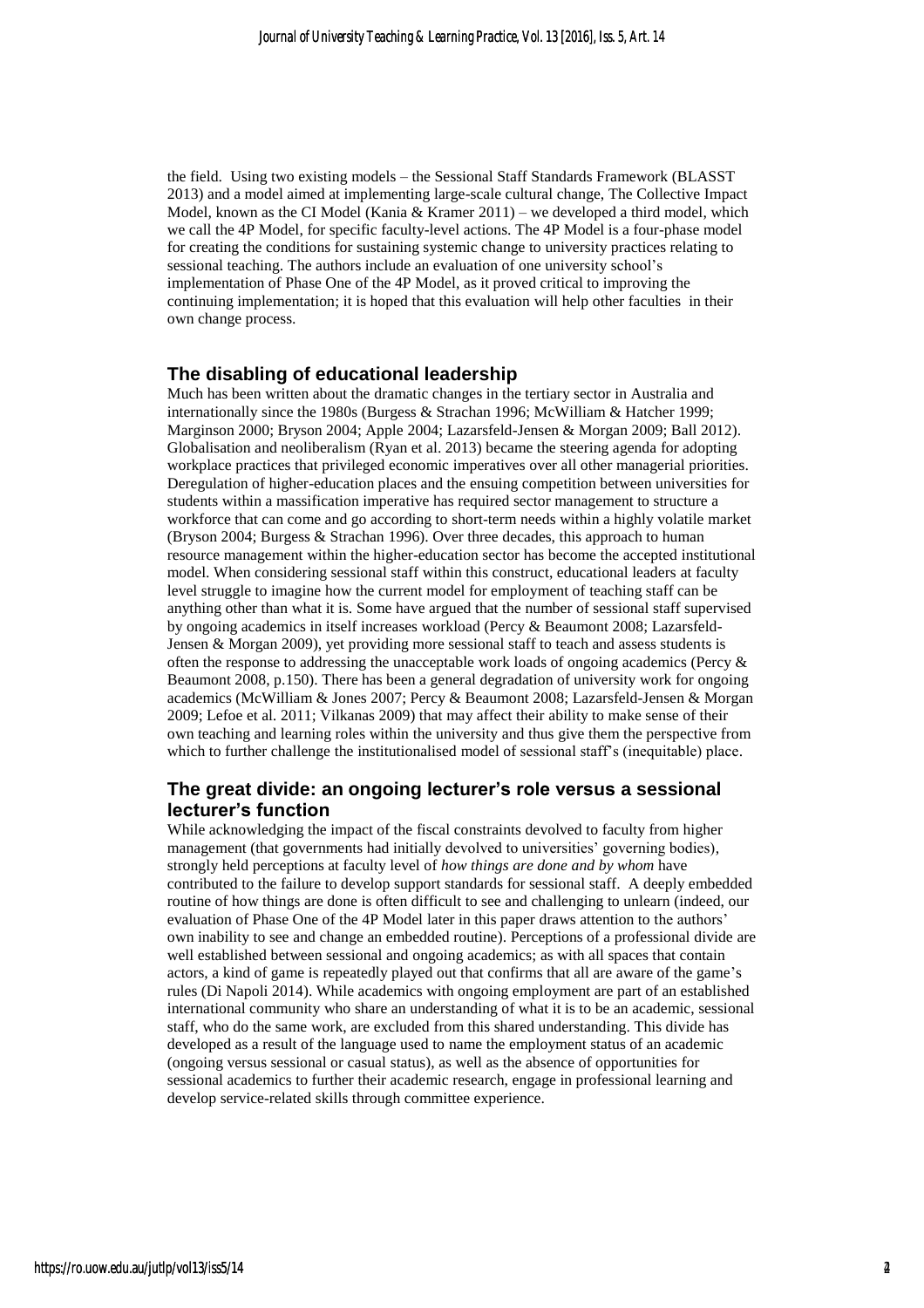Sessional academics can find their sense of self-identity as qualified and contributing members of the academic professoriate difficult to sustain against the power of nowentrenched attitudes in universities that enable work functions to replace academic roles. Sessional academics experience invisibility under such conditions for a variety of reasons, including the absence of a sessional academic voice due to exclusion and isolation (Ryan et al. 2013, citing Lazarsfeld-Jensen & Morgan 2009a, 2009b; Nadolny & Ryan 2012). Fragmentation of an academic's work (Siemens 2010, p.9) can result in many sessional staff becoming known for a single function they carry out, rather than for a number of functions that might at least approximate to some extent the variety of work done by an ongoing academic. Fragmented work can reduce sessional staff to markers only, or practical demonstrators only, or tutors only. As Percy and Beaumont (2008, p.154) note, there is a devaluing effect on teaching and learning when it is broken into a form of piece work; this is revealed by common references to "buying in" casual teaching staff for "teaching relief" or "marking relief".

This fragmentation, worryingly, illustrates an acceptance that sessional staff are somehow *lesser* academics in this two-tiered employment structure (even if they have an equivalent higher degree). In this way academics who carry out the typically limited functions of sessional staff unintentionally *contribut*e to acceptance of this lesser academic identity. As long as all participants in the game (Di Napoli 2014) continue to play by the game's rules, the belief remains self-sustaining and difficult to disrupt. An action that powerfully captures the means by which all participants are drawn into supporting the game's status quo is the recruitment of sessional teaching staff. Existing operational conditions within a faculty often require recruiting sessional staff *just in time* for the start of a semester, once enrolment numbers become known (AUTC 2003). This has a significant impact on the extent of support available to new sessional teachers, especially for those who are inexperienced in teaching. "Many sessionals have limited educational qualifications and are recruited hastily before commencement of a teaching session" (Peters, Jackson, Andrew, Halcomb & Salamonson 2011, p.36). The urgent nature of securing sessional teaching staff is often the focus of faculty thinking about them, and therefore helps to shape perceptions of them as *just-in-time functionaries* who can be called on at will.

#### **Shared values as a prerequisite for systemic change**

Cultural change is difficult in large organisations like universities, even if there is consensus that change is required. There is a need to "unlearn" current accepted practice and underpin the new practice by sharing and communicating the values and actions that represent the agreed change. A system can reflect and facilitate the manifestation of "a shared values set that guides employees to communicate and act explicitly in the day to day workplace context" (Castaneda & Toulson 2013, p.88). This is especially true of a teaching and learning workplace where there is a historical understanding that learning is a social enterprise (Vygotsky 1978), not just for students but for the educators who create and manage learning environments. The act of identifying as teachers (and contributing to the teaching and learning capacity of a university) is bound by the construction of shared meaning, often within a complex, personal, social and often elusive set of embedded processes and practices (Olsen 2008). Systems need to emerge as a result of sharing discourse and activities, as suggested by Vygotsky (1978), rather than a prescriptive schema. These organisational conditions together describe the degree of challenge in contemporary faculties to systematise good practice for supporting sessional teaching staff, especially in relation to the shared construction of meaning required to enact change. For this reason, it is understandable that any improvements to supporting sessional staff are likely to have occurred in a singular space, such as in one subject within a course, or across all subjects in one course, rather than more systematically across a school or faculty. Coates and Goedegebuure (2010) note that the most basic of observations about the effects of a large casualised academic workforce is that more strategic leadership and coordinated management is needed at a local (e.g., faculty) level, and that this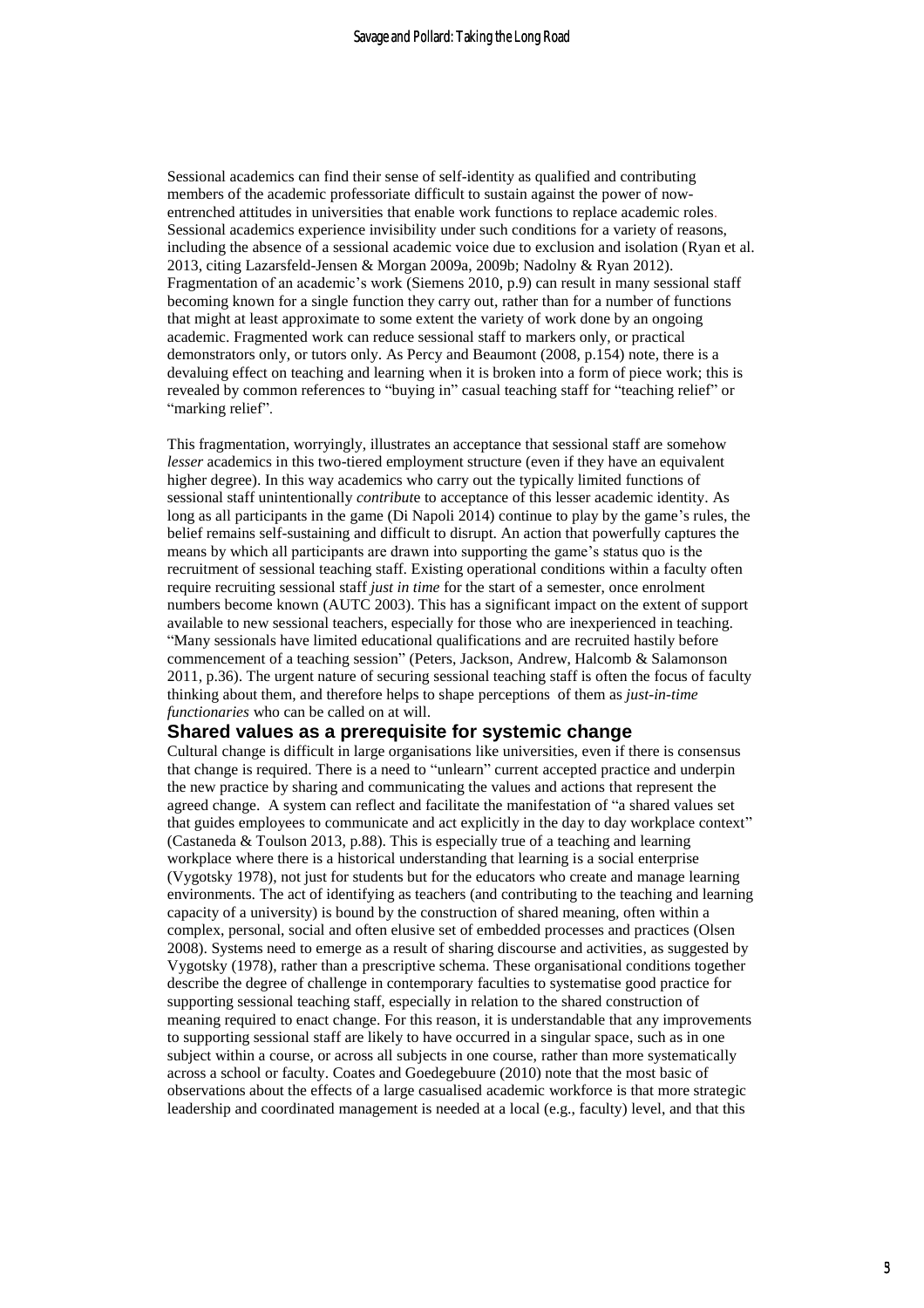be supported by a system-wide approach to both bringing sessional staff into the fold and managing the institutional and national implications.

Generally, initiatives to support sessional staff focus on improving the individual sessional teacher rather than systematising support for sessionals (Percy & Beaumont 2008, p.149). Systematic support of sessional staff across a university or faculty is therefore a complex interplay between many parties to determine where shared values lie. By what means could a faculty, for example, begin the process to achieve the kind of shared values that could result in changed practice? The long road, as named in the title of this paper, supports the premise that although organisational change is difficult to achieve in higher-education settings, change can occur incrementally if the road is navigable, and marked by achievable, agreed-on milestones. A model for change that provides standards-based strategies as a series of options and choices can provide a scaffold for investigating where shared values lie within a faculty with regard to supporting sessional staff.

#### **The conditions influencing opportunities for change**

As central academic developers of an Australian university, the authors were invited by a teaching and learning leader to contribute to her school's new teaching and learning induction of new sessional staff. Through this work the authors were able to suggest a collaboration between the academic developers and the school to trial Phase 1 of the 4P Model. This collaboration was also supported by other critical factors affecting the university community.

First, the university was entering a teaching and learning policy renewal period. This provided an opportunity for academic developers to propose specific teaching and learning principles for policy development relating to sessional staff that would be shared with faculties. This was particularly timely, as the Tertiary Education Quality and Standards Agency's (TEQSA) new Higher Education Standards Framework (2015, p.18) stated that:

an unusually high reliance on casual staff poses risks for the quality of the students' experience and TEQSA will investigate where high reliance on casual staff is combined with data indicating lower student outcomes.

The university's policy-renewal period, in conjunction with TEQSA's Standards Framework (2015) placed the issues relating to sessional teaching in front of educational leaders in faculty and university management.

Second, the national dissemination of the Sessional Staff Standards Framework was a considerable fillip to engaging faculty in discussion about supporting sessional staff. The federally funded BLASST project provided relevant standards within which strategies could be nominated and aligned to the specific standards. The Sessional Staff Standards Framework was widely accessed by academics through an innovative online resource called the B-BIT tool (BLASST 2013). This is a self-evaluation tool that allows benchmarking against the sessional staff standards within the Framework. The BLASST project leaders provided workshops and conference presentations nationally; there were also examples of good practice aligned with sessional standards. These resources were instrumental in helping to engage university staff in important conversations about how things are done and how they might be done in the future.

#### **Creating the 4P Model with reference to existing process and standards frameworks**

As we were designing the 4P Model for helping faculty to develop strategies over time, we were aware that it should be explicit in its links to the familiar, established standards of the Sessional Staff Standards Framework. Additionally, we sought out an existing framework that focused on coordinating large-scale organisational change. For this type of significant change to occur, particularly within sites of contested values such as universities, we considered it helpful to link the 4P Model to an existing and successful process-orientated framework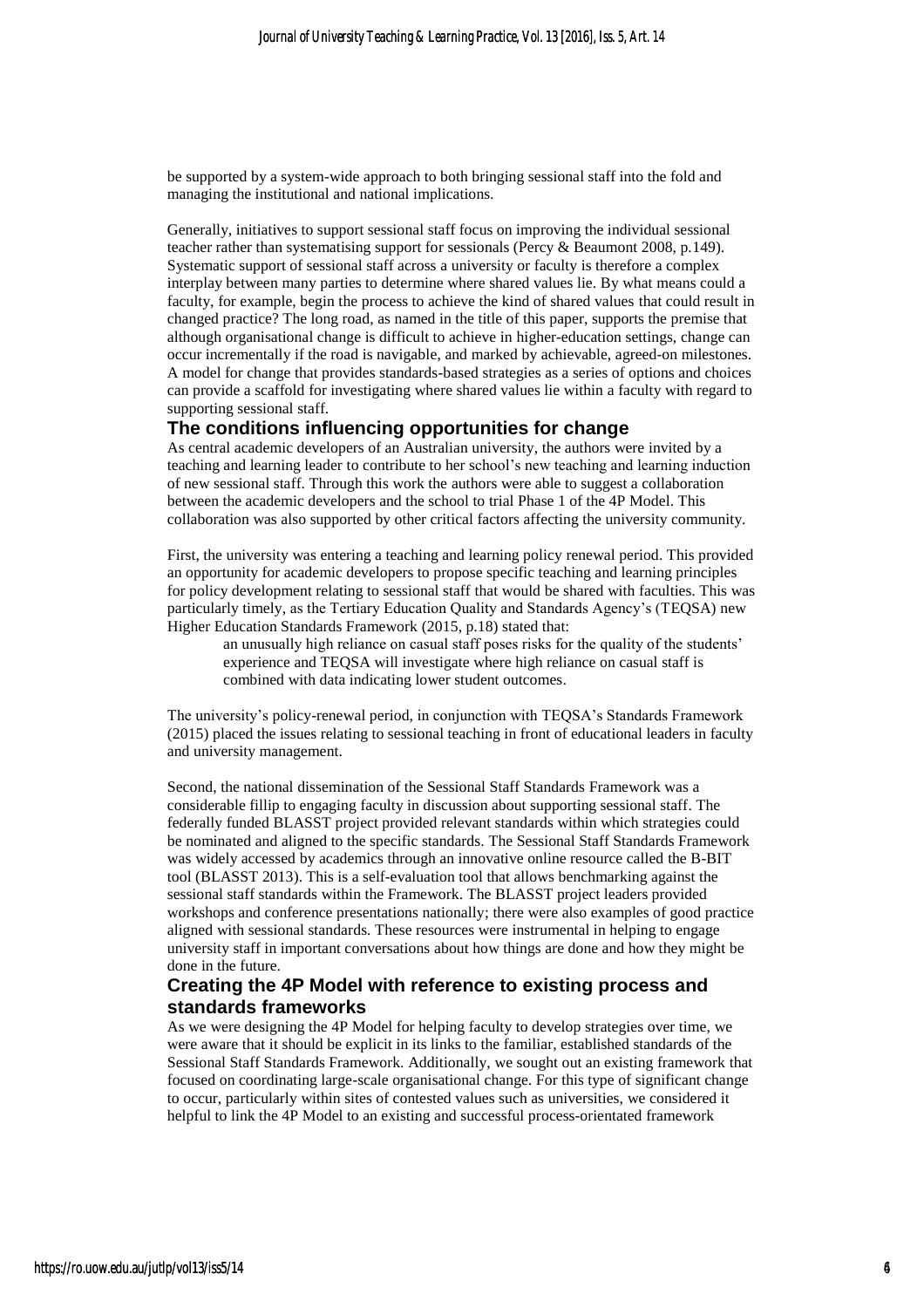(Hanleybrown et al. 2012) that aids in systematising large-scale change. As a result, the 4P Model was further informed by a framework for managing systematic change, as described in the CI Model. Table 1 shows how the three models relate to each other using the example of an action from Phase One of the 4P Model aligned with the CI Model and the BLASST Sessional Staff Standards Framework.

**Table 1.** Action Two, Phase One, of the 4P Model aligned with the CI Model and BLASST Standards

| <b>4P model Phase One:</b>                                                                                                                                                                                                                                                                        | Phase of Collective Impact                                                                     | <b>BLASST</b> Sessional Staff                                                                                                                                            |
|---------------------------------------------------------------------------------------------------------------------------------------------------------------------------------------------------------------------------------------------------------------------------------------------------|------------------------------------------------------------------------------------------------|--------------------------------------------------------------------------------------------------------------------------------------------------------------------------|
| <b>Establishing Identity</b>                                                                                                                                                                                                                                                                      | (CI) Model (Kania & Kramer)                                                                    | Standards Targets (BLASST)                                                                                                                                               |
| <b>Actions</b>                                                                                                                                                                                                                                                                                    | 2011)                                                                                          | 2013)                                                                                                                                                                    |
| <b>Action Two: Faculty/school</b><br>establishes and maintains current<br>email distribution list of sessional<br>staff<br>This identifies sessional staff by name<br>at a faculty or school level and<br>provides communication means<br>between the academic leader and all<br>sessional staff. | <b>Phase 1: Initiating action</b><br>Analyse baseline data to identify<br>key issues and gaps. | 2.2a Faculty/school system for<br>communication with sessional staff<br>in place<br>Complete, accurate, updated list of<br>sessional staff for regular<br>communication. |

In the first column, the 4P Model suggests that in Phase 1 (Establishing Identity) it is important to establish the personal identity of sessional staff by creating and maintaining an up-to-date email distribution list of sessional staff. This aligns with the Phase 1: Initiating action focus listed in the CI Model, where the stakeholders come together to establish baseline data. In the third column, the Sessional Staff Standards Framework criterion 2.2a relates to establishing a system of communication with sessional staff (and therefore aligns with the 4P Model Phase 1, Action Two). The complete 4P Model is attached to this paper as Appendix One.

## **The existing Sessional Staff Standards Framework: the BLASST Model**

The Sessional Staff Standards Framework defines criteria and standards that describe the quality of performance and outcomes of practices relating to sessional teaching. For example, one criterion in the Sessional Staff Standards Framework at the faculty level is: *1.2a: Sessional staff are provided with an induction to learning and teaching*. For this criterion there are three standards of achievement: *Good Practice* denotes that the criterion is being met; *Minimum Standard* denotes that a basic standard has been achieved; and *Unsustainabl*e establishes that current practice fails to address the criterion (Luzia, Harvey, Parker, McCormack, Brown & McKenzie 2013, p.6). The table below illustrates how standards can be identified and described for criterion 1.2a in the Sessional Staff Standards Framework.

| Principle 1: Quality of Teaching and Learning |                            |                            |                          |  |
|-----------------------------------------------|----------------------------|----------------------------|--------------------------|--|
| Criterion                                     | Good Practice              | Unsustainable              |                          |  |
| 1.2a Faculty Level                            |                            |                            |                          |  |
| 1.2a Sessional staff are                      | Paid induction to learning | Induction is provided and  | Induction to learning    |  |
| provided with an                              | and teaching is provided   | includes the basics of     | and teaching is not part |  |
| induction to learning and                     | to all sessional staff.    | learning and teaching, and | of the Faculty's         |  |
| teaching.                                     |                            | use of                     | strategic or             |  |
|                                               | There is a range of        | IT tools such as           | operational planning or  |  |
|                                               | strategies to support      | Blackboard, Moodle.        | practice.                |  |

*Table 2.* Extract reproduced from Sessional Staff Standards Framework.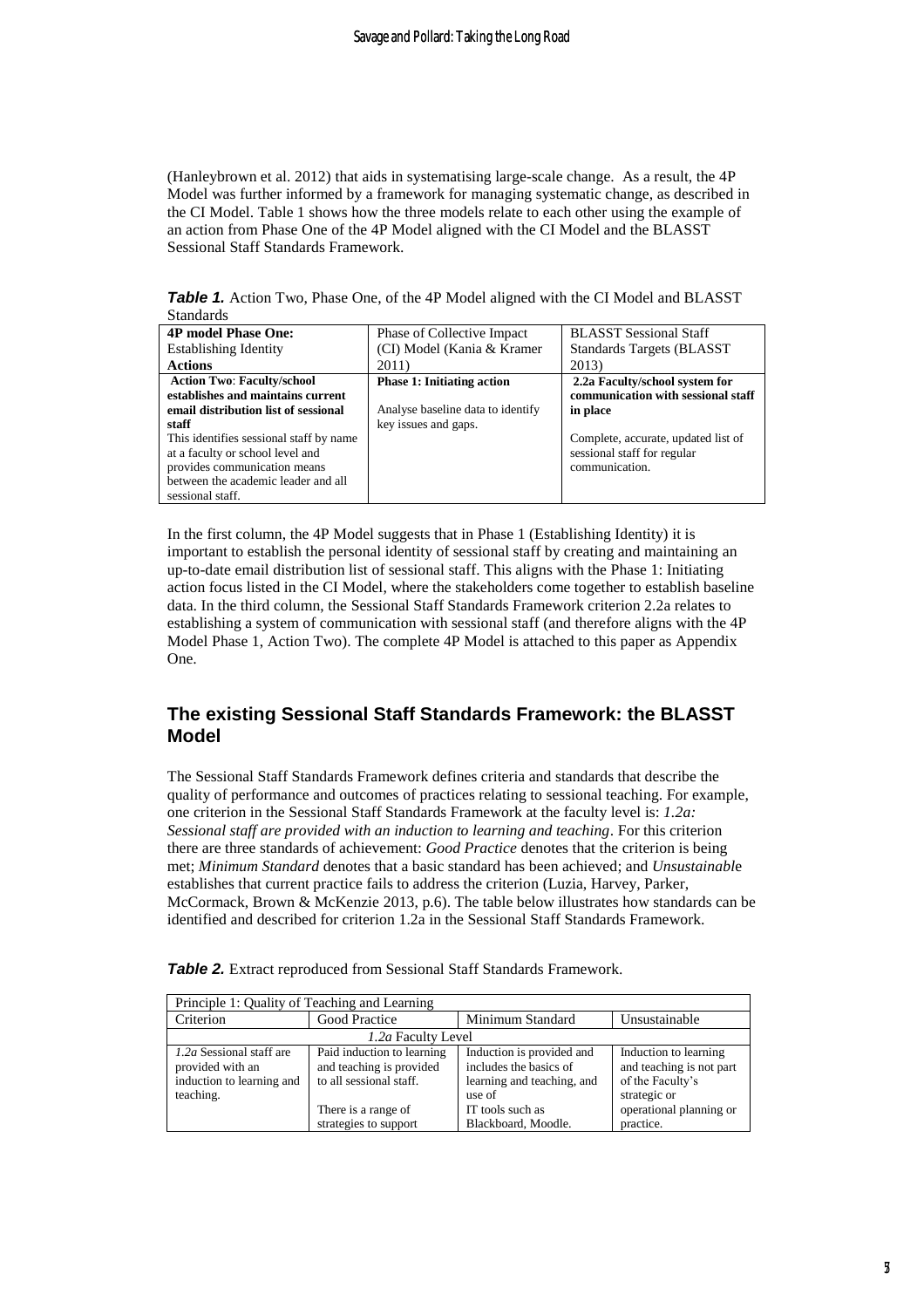| sessional staff in learning<br>and teaching<br>(face to face and/or<br>online).<br>Induction is monitored<br>periodically, and is<br>ongoing.<br>Induction is updated<br>periodically. | Resources for induction to<br>learning and teaching are.<br>provided to all sessional<br>staff. | Induction only focuses<br>on administrative<br>matters.<br>Induction is not<br>provided. |
|----------------------------------------------------------------------------------------------------------------------------------------------------------------------------------------|-------------------------------------------------------------------------------------------------|------------------------------------------------------------------------------------------|
|                                                                                                                                                                                        |                                                                                                 |                                                                                          |

Source: blasst.edu.au/index.html

As the desirable goal for change is reaching good practice, the 4P Model outlines which Sessional Staff Standards Framework good-practice standard the 4P Model Action relates to, rather than describing the current standard of practice, which may be at an unsustainable level of performance for a particular institution. In Phase Four of the 4P Model, however, the emphasis is on evaluating good-practice standards against the Sessional Staff Standards Framework.

## **The existing change-management framework: the Collective Impact Model**

The Collective Impact Model was devised as a process for supporting change in areas of significant social importance and complexity (Gemmel 2014). The authors of this paper found that the collaborative imperative of the CI Model was a critical consideration in informing a model for the complex change management required in universities to address sessional teaching and learning standards of support. The CI Model establishes five tenets for a systemic approach that aligns individuals' and groups' efforts with coordinated actions for agreed change: common agenda, shared measurement systems, mutually reinforcing activities, continuous communication and a backbone support infrastructure (Kania & Kramer 2011, p.39). Within these tenets, three phases of change that include specific actions guide all individuals and groups towards the common goal. For example, one tenet, a common agenda, sets out a precondition that there needs to be a sense of urgency for change, that a core of dedicated staff is organised for action and that tasks and strategies are implemented to sustain action that creates change. Table 3 shows how core tenets and phases are mapped in the CI Model.

| <b>Core tenets</b> | <b>Preconditions</b> | Phase 1:          | Phase 2:                     | Phase 3:                 |
|--------------------|----------------------|-------------------|------------------------------|--------------------------|
|                    |                      | <b>Initiating</b> | <b>Organising for action</b> | <b>Sustaining action</b> |
|                    |                      | action            |                              | and impact               |
| Common             | Sense of urgency     |                   | Creating backbone            | Implementation of        |
| agenda             | for change           |                   | organisation and dedicated   | tasks and strategies     |
|                    |                      |                   | staff and resources          |                          |
|                    | Core staff           |                   |                              |                          |
| <b>Shared</b>      |                      | Influential       | Develop common agenda,       | Collection, tracking     |
| measurement        |                      | champions         | goals and strategies         | and reporting data       |
|                    |                      |                   |                              |                          |
|                    |                      |                   |                              | Identifying areas for    |
|                    |                      |                   |                              | improvement              |
| <b>Mutually</b>    | Understanding        | Community         | Build common and public      | Mutually reinforcing     |
| reinforcing        | limitations of       | involvement       | will                         | activities               |
| activities         | current              |                   |                              |                          |
|                    | approaches           |                   | Identify a shared system of  | Continuous               |
| <b>Continuous</b>  |                      |                   | measurement for              | communication            |

|  | Table 3. The Collective Impact Model phases and core tenets. |  |
|--|--------------------------------------------------------------|--|
|  |                                                              |  |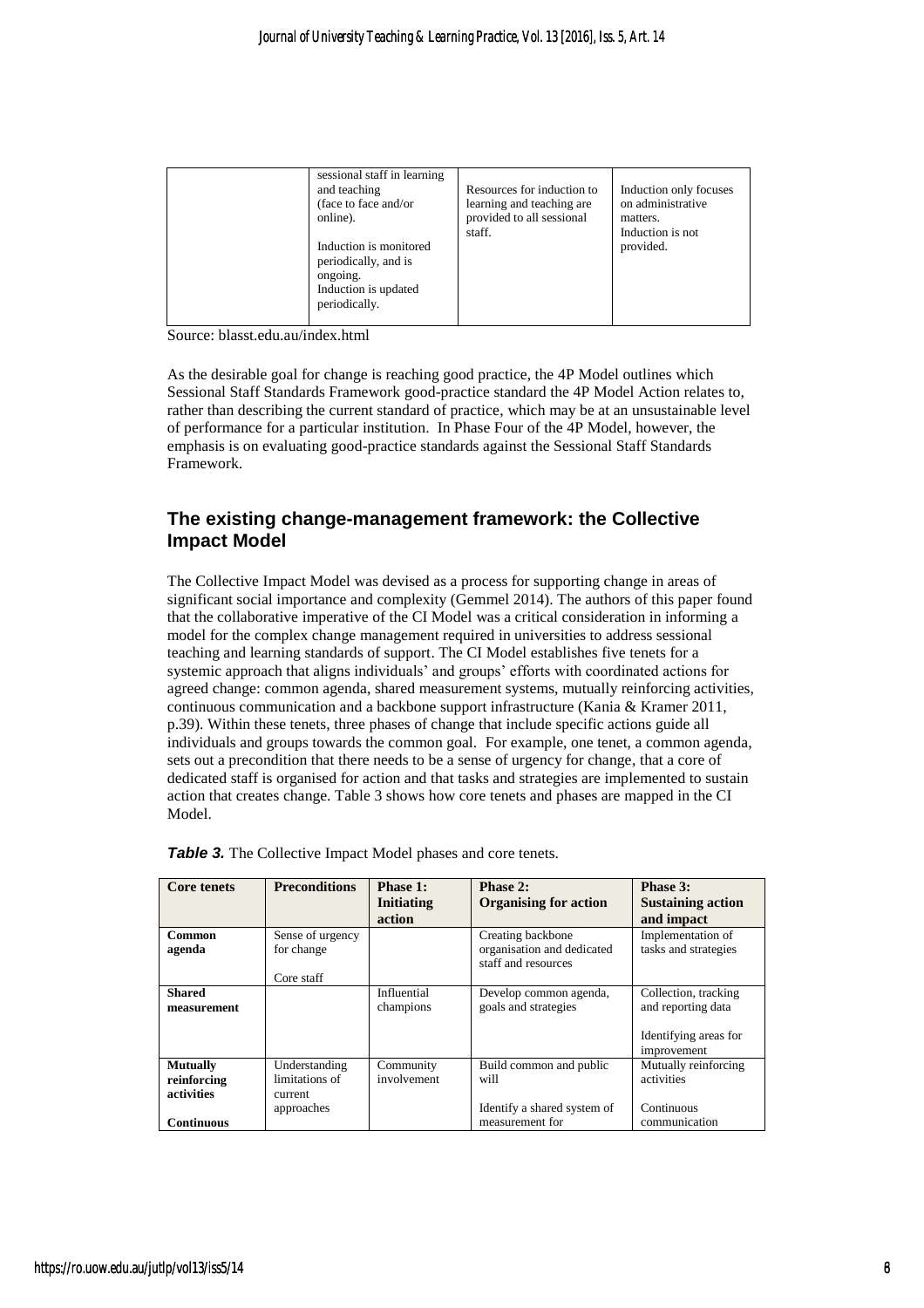| communication     |                                       | accountability                     |                                |
|-------------------|---------------------------------------|------------------------------------|--------------------------------|
| <b>Background</b> | Use of data to                        | Cross-sector efforts               | Accent on innovation           |
| support           | help identify key<br>issues and needs | Continuous communication           | and creating new<br>approaches |
|                   |                                       | Mutually reinforcing<br>activities |                                |

**Source:** Flood et al. (2015), adapted from Kania & Kramer (2011) and Hanleybrown, Kania & Kramer (2012)

# **Bringing the threads together to create the 4P Model**

|                  | 1. Establish Identity                                                  | 2. Engage Key          |                                                               | 3. Identify Key   |                                                                            |                  | <b>4. Achieve Standards</b>                                                     |
|------------------|------------------------------------------------------------------------|------------------------|---------------------------------------------------------------|-------------------|----------------------------------------------------------------------------|------------------|---------------------------------------------------------------------------------|
|                  |                                                                        | <b>Practitioners</b>   |                                                               | <b>Strategies</b> |                                                                            |                  |                                                                                 |
| <b>Actions</b>   |                                                                        | <b>Actions</b>         |                                                               | <b>Actions</b>    |                                                                            | <b>Actions</b>   |                                                                                 |
| 1.               | Faculty/school<br><b>BLASST</b><br>workshops                           | 1.<br>$\overline{2}$ . | Review current<br>paid induction<br>Conduct                   | $\mathbf{1}$ .    | Revisit ideas<br>from<br><b>BLASST</b><br>workshops                        | $1_{-}$          | Implement<br><b>BLASST</b><br>ideas                                             |
| $\overline{2}$ . | Develop email<br>list of sessional<br>staff                            |                        | professional<br>learning on<br>managing<br>sessional staff    | 2.                | Review<br>support<br>partnerships                                          | $\overline{2}$ . | Implement<br>inclusion of<br>sessional staff<br>in paid                         |
| 3.               | Communicate<br>with sessional<br>staff, i.e., blog                     | 3.                     | Begin<br>development of                                       |                   | in planning<br><b>BLASST</b><br>initiatives                                |                  | curriculum<br>development                                                       |
| $\overline{4}$   | Produce<br>faculty/school<br>teaching and<br>learning<br>handbooks for |                        | subject-chair<br>guide for working<br>with sessional<br>staff | $\mathcal{F}$     | Review<br>policy<br>relating to<br>sessional staff                         | 3.               | Include<br>sessional staff<br>in faculty<br>paid<br>professional<br>development |
|                  | staff                                                                  |                        |                                                               | 4.                | Share policies<br>and strategies<br>with other<br>faculties and<br>schools |                  |                                                                                 |
| evaluate         |                                                                        | evaluate               |                                                               | evaluate          |                                                                            | evaluate         |                                                                                 |

*Table* 4. Overview of the main actions within the four phases of the 4P Model

Table 4 is an abbreviated version containing the first column of the 4P Model (Appendix One contains the full model). The 4P Model is a series of actions within four phases of change: 1. Establishing Identity, 2. Engaging Key Practitioners, 3. Identifying Key Strategies and 4. Achieving Standards. Each phase describes four actions that can be adopted, or adapted, according to each educational group's interpretation of what is best for their specific context. Importantly, each phase includes an evaluation point. The intended audience for the model is at the site of action – the faculty, school or subject where sessional staff are working with ongoing academic staff. The actions within the 4P Model's phases can be interpreted as sequential, with the final phase, Phase 4, describing actions that achieve good-practice standards of support for sessional teaching as described by the Sessional Staff Standards Framework. However, it is not argued here that all actions should occur, nor that the actions should occur in a specific order. One illustration of a non-linear approach identified by the authors related to the sessional staff handbooks (Phase 1, Action Four). Unlike the trial school, which progressed through the actions of Phase 1 in order, other schools and a faculty began by developing the sessional staff handbook resource.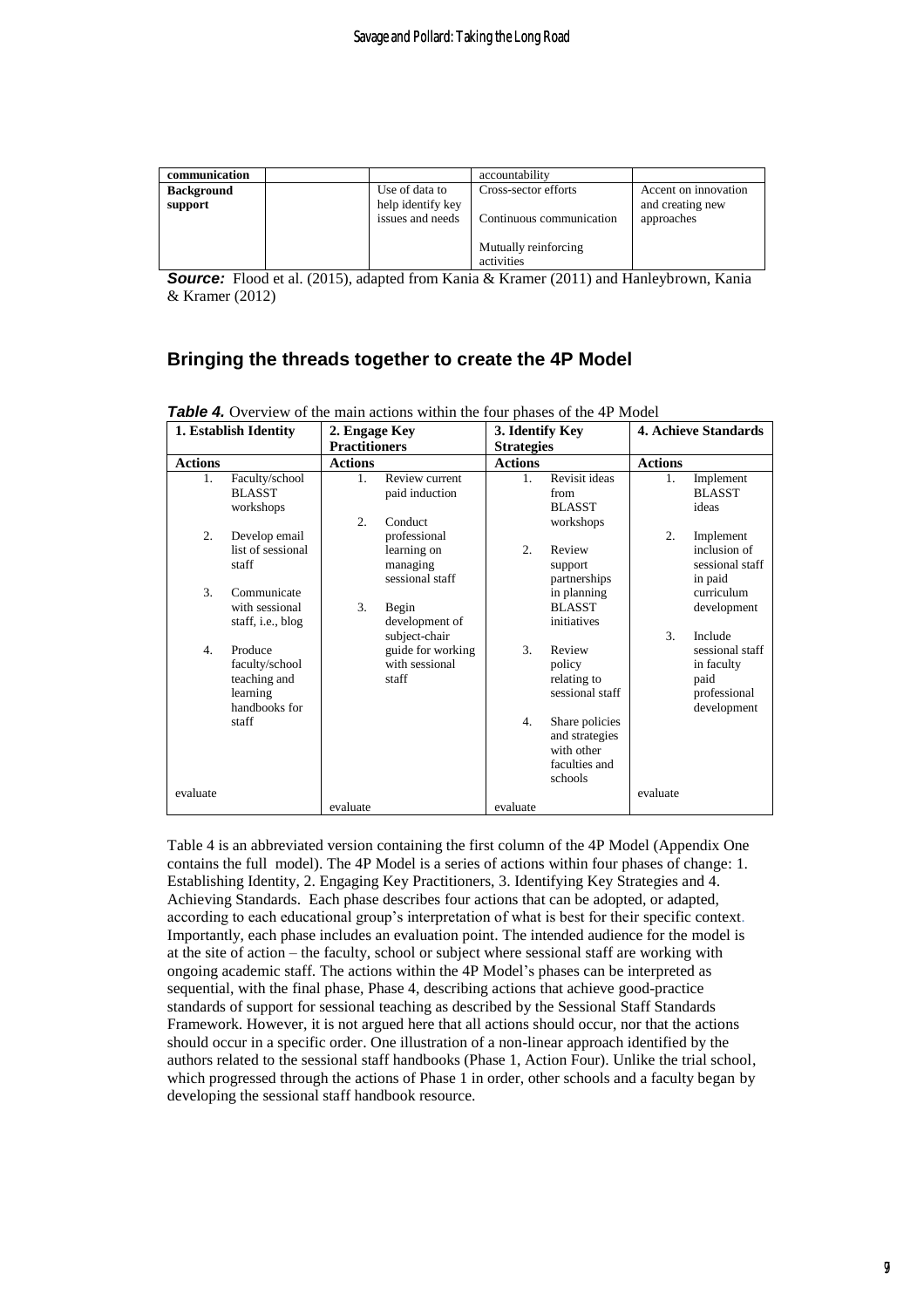To summarise, the actions described in the 4P Model are informed by frameworks (the CI Model and the BLASST Framework) that are evidence-based and relevant to the educational and social changes required to achieve quality outcomes in higher-education sessional teaching. For purposes of clarity and transparency, these frameworks are made explicit as columns two and three in the 4P Model (Appendix One).

### **Trialing and evaluating Phase 1 of the 4P Model**

Phase 1 of the 4P Model aims to establish professional identity of sessional staff at a faculty level. The main aim of this phase is to let ongoing academic staff and sessional academic staff get to know each other, and to enable sessional staff to develop a sense of collegiality and belonging. This Phase was trialed in one school in our university. Each of the Actions (a BLASST workshop, an up-to-date email distribution list, a dedicated sessional blog and the development of a suite of handbooks for sessional staff) was undertaken and championed by the teaching and learning leader of the school. The final item in Phase 1 (and in all Phases) is the evaluation point (Appendix One); accordingly, each of these four actions in Phase 1 was evaluated.

Twenty-five academics attended the BLASST workshop, having been invited by the teaching and learning leader of the school. Discussion during the workshop and with the teaching and learning leader found that the workshop achieved the goal of initiating familiarity with the BLASST framework as well as identifying shared beliefs about the nature of the issues affecting sessional staff.

Obtaining the information for an accurate email distribution list of current sessional staff was surprisingly challenging. The teaching and learning leader had responsibility for compiling the list and found that there was no one central place to retrieve all required information. Once compiled, the email distribution list had the desired outcome of including all sessional staff in all communication originating from the teaching and learning leader of the school. Importantly, a system needed to be devised for keeping the updated.

Actions Three and Four were less successful in establishing a collegial identity for sessional staff. A dedicated blog for sessional staff was created by the teaching and learning leader with the assistance of the authors of this paper, but its effectiveness was limited. Insufficient attention was paid to the frequency of blog posts. Eleven staff across the university subscribed to the blog, but only two subscribers were sessional staff from the school. It was found that more than one champion was required for creating and sustaining a successful sessional blog, as the teaching and learning leader was new to blogging. As the aligned tenet from the CI Model indicated, more than one champion was recommended for this action (Appendix One). In future it is recommended that the teaching and learning leader recruit a writing team.

The creation of school sessional handbooks (Phase 1, Action Four) was evaluated as part of an ongoing, larger, ethics-approved study of the effectiveness of an interdisciplinary, co-written teaching and learning handbook for sessional staff. This research to date consists of openended interviews with four ongoing academics who participated in writing the handbooks and 10 sessional staff who received the handbooks. For the purposes of this paper, only the data concerning the trial teaching and learning leader who co-wrote her school's sessional handbooks and that of her school's five sessional staff who received the handbooks will be discussed here. In an interview, the teaching and learning leader of the trial school strongly approved of the development of the school-specific handbooks for sessional staff.

*Well, I think they give them [sessional staff] a sense of belonging, where they fit into the bigger faculty into which they are now employed. So they are now part of a much*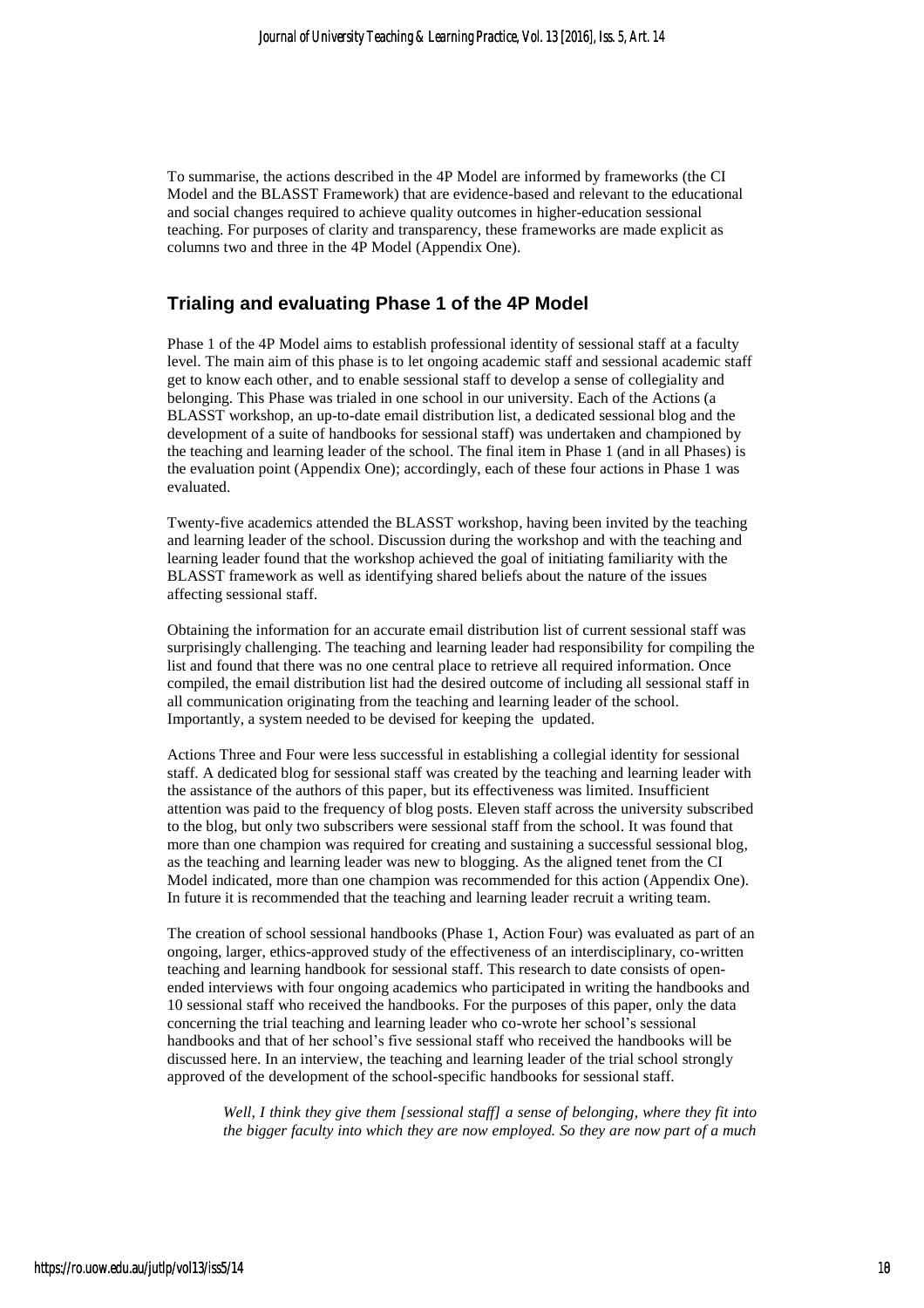*bigger organisation. Yes, I think you put a humanised, personalised touch on it and so it's going to have an impact*. (Trial school teaching and learning leader)

The five sessional staff from the trial school who had received hard copies of the handbook rated it highly in interviews.

*This is my first year demonstrating, so I had a lot to learn. So for me it was really great to read, and there is a video attached to one of them about different styles of learning. Some people want to hold things, some people just want to read things and other preferences and how we can help engage kids. And there was another part about what a good demonstrator was, and that was really good to read, just to make myself open and engaging to the students straight away instead of waiting and…that was really good.* (Trial school sessional staff member 1)

*I didn't have anything like that when I started in 2001 at XXX university, so when I read it, it was after I had done it. So it was good what I had really had to work out for myself, and to see it written down. Stuff that's really helpful, like planning stuff and the kind of constraints you put on the class as well. It was good to read it and think, "Yes, that is kind of what I do, and this is what is recommended to do," and I read things and thought, "This will be helpful next time." I think it would be super helpful if you haven't done any teaching before, and good for me as a review as well.* (Trial school sessional staff member 2*)*

*Yeah, it helped going from a student to a teacher. I'm not talking to my peers anymore. So you understand the switch in your role to teaching.* (Trial school sessional staff member 3)

However, the study found that not all sessional staff received hard copies of the handbooks as planned.

*I am reading the handbooks now and they would have been great when I started – all the suggestions. I didn't get them.* (Trial school sessional staff member 4)

Insufficient attention had been given to systematising the distribution of the handbooks. Again, the aligned CI Model tenet to Action Four, organising for action, had not been carried out across all parties communicating with the school's new sessional staff. In future, the distribution process will be cross-checked by the school's business manager.

The authors were interested in reviewing whether the bigger picture of Phase 1 had been successful: was a collegial academic identity of sessional staff members established? We would suggest that this was partially achieved in the increased awareness of school staff through the BLASST workshop and the establishment of inclusive email practices. However, the less-than-successful sessional staff blog as an inclusive community of practice and the failure to ensure that all sessional staff received the sessional handbooks created for them resulted in our assessment that more work needs to be done in systematising the change process suggested by the CI Model. We believe, however, that the 4P Model does provide a successful, iterative evaluation strategy (the evaluation point in each of the four Phases) that alerts faculty leaders to what needs to be done to achieve successful implementation in each Phase.

#### **Why would faculties use the 4P Model?**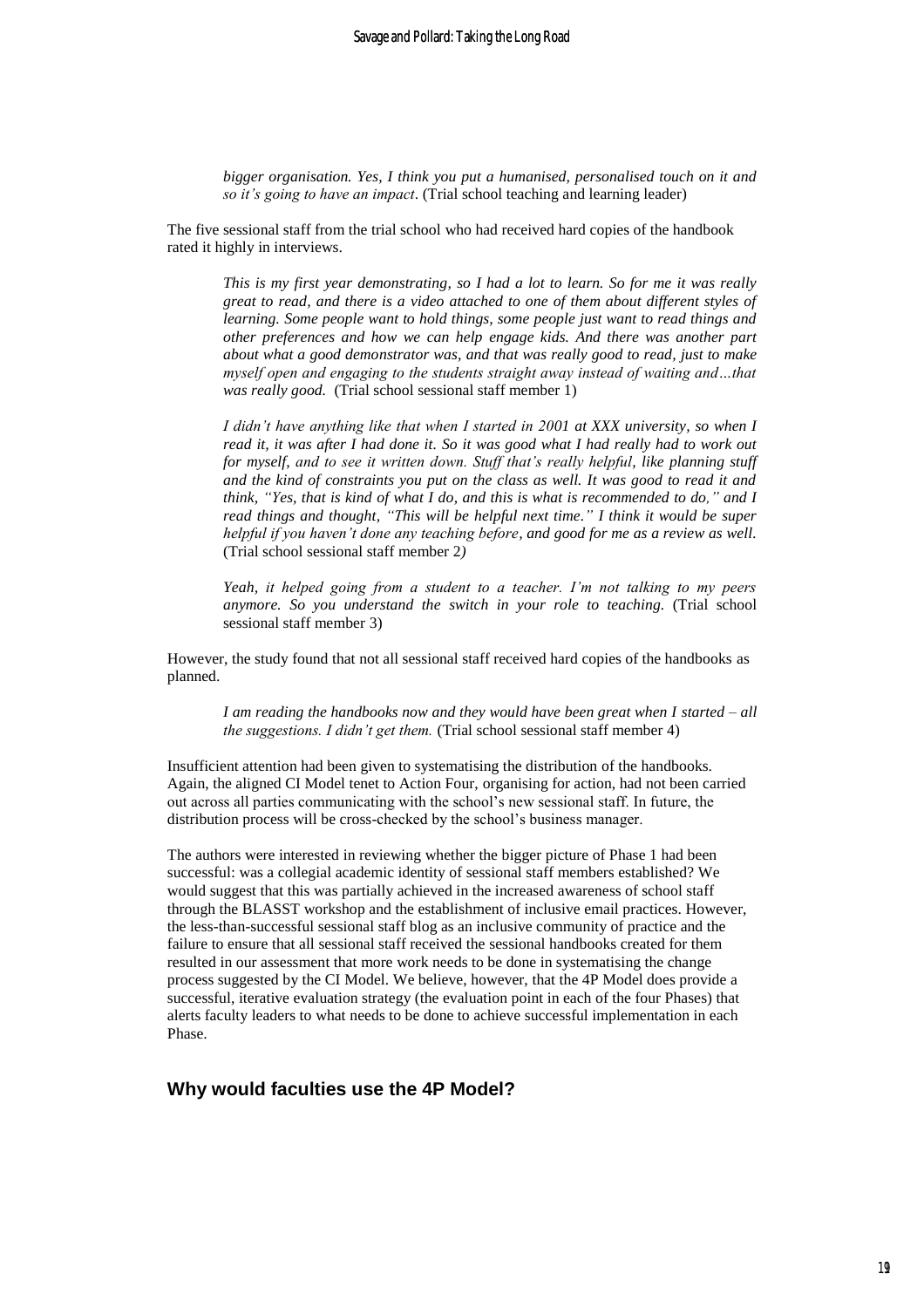The 4P Model is offered to faculties as a useful stimulus resource for designing processes to achieve standards-based outcomes that support sessional teaching. As academic developers, we saw an opportunity for articulating actions that could offer a gradual adoption of good practice, particularly as the way forward to improving practice related to sessional teaching to date has been unclear, or disputed. At the time of writing, actions from Phase 1 have been implemented in one school within our university. Other standards-based actions not initiated by the 4P Model have also occurred. We predict that a growing awareness of standards for supporting sessional teaching, new university policy related to supporting sessional teaching and the implementation of new teaching standards as set out by the Australian regulatory body, TEQSA, will set the scene for sharing the strategies and processes of change that are described in, but not exclusive to, the 4P Model. Importantly, the 4P Model evaluation point in Phase 1 revealed that more attention to the CI Model would have established the greater collegial identity that is essential to the overall implementation of standards-based support for sessional staff.

### **Conclusion**

Despite decades of reliance on sessional staff in higher education, universities in Australia and internationally find it difficult to change how they support sessional teaching (Harvey 2014). Sessional teachers often experience professional exclusion from their full-time colleagues, in addition to poor working conditions and uncertain career prospects. The casualisation of higher-education teaching can lead to fragmentation of the learning process – putting students' learning outcomes at risk.

The reasons for the current casualised model for the delivery of teaching are well-known: fiscal constraints arising from increasingly limited government funding continues to lead universities to increase the number of casual academics they employ (Ryan et al. 2013). As a result of the normalisation of a highly casualised workforce in higher education over many decades, the players in the game (Di Napoli 2014), the ongoing academics and the sessional staff, enact and confirm the roles and functions of the casualised model despite an awareness of the learning and teaching inequities that may arise for many academics.

While particular catalysts (such as national benchmarks of standards by nationally funded bodies) can prompt a desire for change to institutionalised models of operation, the change process itself is a complex one. Shared values are required for systemic change to take place, but most importantly, ways to plan, enact and sustain change are important in achieving system-wide impact. Actions for sustainable change are best decided in the particular context of schools and faculties (Percy  $\&$  Beaumont 2008), but there is room for the existence of centrally designed change models. Central academic developers who work across faculties are well-positioned to design flexible models to guide new practice – as an example, resource, stimulus or explicit pathway to demonstrate how gradual change can lead to desirable benchmarked standards. The 4P Model is intentionally flexible on this point, as transferability across subjects, courses, universities and locations is an essential feature of process models.

The 4P Model described in this paper acknowledges that the question of payment for sessional teachers' time in curriculum planning and professional development acts as an inhibitor to exploring strategies for change. However, in Australia the nationally funded BLASST project has established benchmarked standards with specific criteria and levels of performance relating to when universities should pay sessional teachers for their professional knowledge and time, including their time for curriculum planning, meetings, assessment moderation and professional development. In light of this, and in light of the added emphasis on quality of teaching matters arising from regulatory bodies such as TEQSA, and increasing student survey data about their learning experiences, it is possible that the current casualised teaching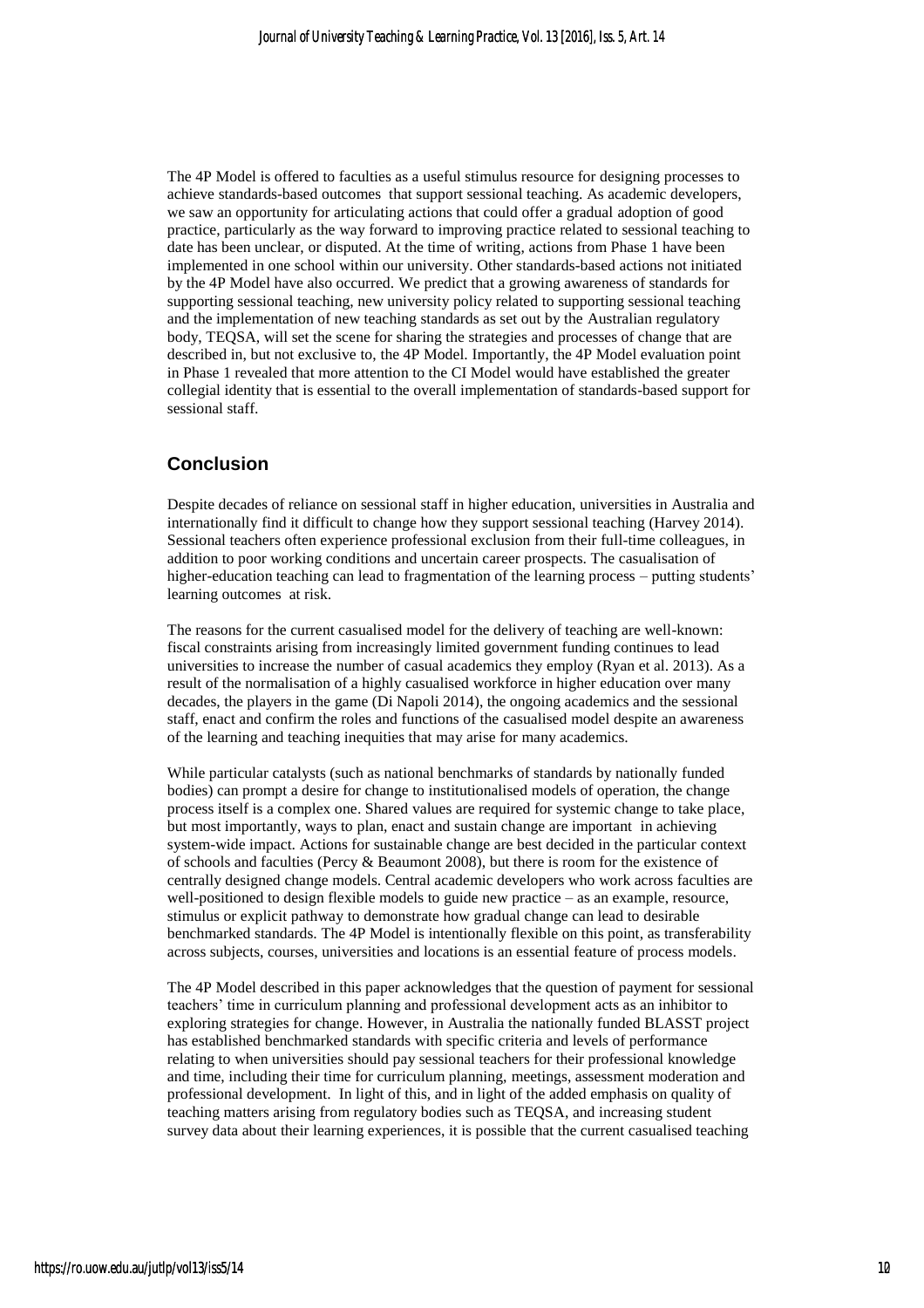model in higher education in Australia may be destabilised. If so, could we begin to imagine alternative, standards-based practices?

It is suggested here that those alternative practices could begin to exist at a grassroots level, thereby setting the conditions for system-wide change. Inclusive practices such as inviting sessional academics to curriculum-planning and professional-development events can, over time, help challenge the current practice of exclusion and non-payment of sessional teachers outside actual teaching time. When full-time academics can no longer imagine sessional staff not invited to curriculum planning and professional development, the case for changing the current funding models will reflect an existing cultural practice.

The practical emphasis of the 4P Model is illustrated by the specific descriptors of actions that can be undertaken to move towards good-practice standards. The implementation frameworks (the CI Model for facilitating large change, and the BLASST Standards Framework for supporting the work of sessional staff) aligned with the 4P Model actions make explicit the links between the suggested actions, the change process and the desirable long-term goals (that is, the achievement of the benchmarked standards). The long road of the 4P Model suggests that sustainable, incremental change over time to achieve good-practice standards requires small steps by many, rather than a giant leap by a few.

#### **References**

- Apple, M 2004. Creating Difference: Neo-liberalism, New Conservatism and the Politics of Educational Reform. *Educational Policy,* 18(1), pp. 12-44.
- Anderson, V 2007. Contingent and Marginalised? Academic development and part‐time teachers. *International Journal for Academic Development*, 12(2), pp.111-121.
- Australian Universities Teaching Committee (AUTC) 2003. *Training, support and management of sessional teaching staff: Final report.* Teaching and Educational Development Institute, University of Queensland, Brisbane.
- Ball, S 2012. Performativity, Commodification and Commitment: An I-Spy Guide to the Neoliberal University. *British Journal of Educational Studies,* 60(1).
- Banochowski, G 1996. Perspectives and perceptions: a review of the literature on the use of part-time faculty in community colleges. *Community College Review*, 24(2), pp. 49- 62.
- Benjet, R & Loweth, M 1989. A Perspective on the Academic Underclass, the Part-timers. *Teaching English in the Two-Year College*, 16(1).
- BLASST 2013. Benchmarking Leadership and Advancement of Sessional Standards for Teaching. Viewed 28 February 2015, [http://blasst.edu.au.](http://blasst.edu.au/)
- Brand, T 2013. Foreward: the lost tribe. In Beaton, F & Gilbert, A (eds.), *Developing effective part-time teachers in higher education: new approaches to professional development* (SEDA series) Taylor & Francis, Kindle edition.
- Brown, T, Goodman, J & Yasukawa, K 2010. Academic casualisation in Australia: Class divisions in the University. *Journal of Industrial Relations,* 52(2), pp. 169-182.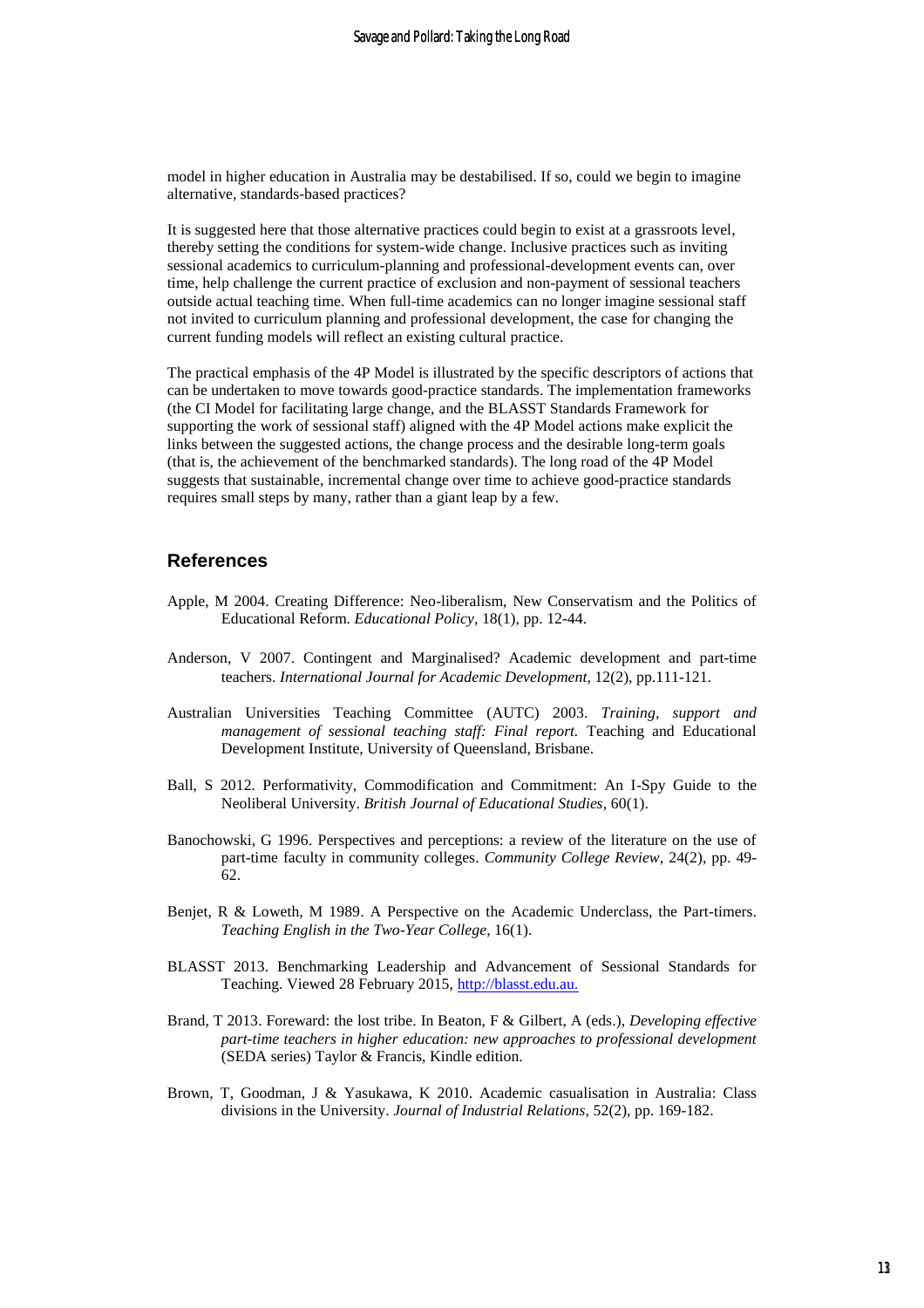- Bryson, C 2004. The consequences for women in the academic profession of the widespread use of fixed term contracts. *Gender, Work & Organisation*, 11(2), pp.187-203.
- Bryson, C 2013. Supporting sessional teaching in the  $UK -$  to what extent is there real progress? *Journal of Teaching and Learning Practice*, 10(3).
- Burgess, J & Strachan, G 1996. Academic Employment: current pressures, future trends and possible responses. *Australian University Review,* pp. 28-32.
- Castaneda, D & Toulson, P 2013. Human Resources Practices and Knowledge Sharing: The Mediator Role of Culture. *Proceedings of the 10th International Conference on Intellectual Capital,* George Washington University, Washington, DC*.*
- Coates, H B & Goedegebuure, L 2010. The real academic revolution: why we need to reconceptualise Australia's future workforce and eight possible strategies for how to go about this. Research Briefing. LH Martin Institute for Higher Education Leadership and Management. University of Melbourne, Carlton, VIC.
- Coombe, K & Clancy, S 2002. Reconceptualising the teaching team in universities: working with sessional staff. *International Journal for Academic Development,* 7(2), pp.159- 166.
- Di Napoli, R 2014. Value gaming and political ontology: between resistance and compliance in academic development. *International Journal of Academic Development*, 19(1), pp. 4-11.
- Dolinsky, R 2013. The Effects of Contingency on student success and the Professoriate. *Peer Review,* 15(3), p.13-16.
- Flood, J, Minkler, M, Hennessey Lavery, S, Estrada, J & Falbe, J 2015. The Collective Impact Model and Its Potential for Health Promotion: Overview and Case Study of a Healthy Retail Initiative in San Francisco. *Health Education and Behaviour*, 1(15).
- Gemmel, L 2014. Editorial, *The Philanthropist,* 26(1). Viewed 27 February 2015, http://thephilanthropist.ca/.
- Grainger, P, Adie, L & Weir, K 2015. Quality assurance of assessment and moderation discourses involving sessional staff. *Assessment and Evaluation in Higher Education*, 41(4).
- Hanleybrown, F, Kania, J & Kramer, M 2012. Channeling change: Making collective impact work. *Stanford Social Innovation Review*. Viewed 6 March 2015, [www.ssirereview.org.blog.channeling\\_change-making-collective-inpact-work.](http://www.ssirereview.org.blog.channeling_change-making-collective-inpact-work/)
- Harvey, M 2013. Setting the standards for sessional staff quality learning and teaching. *Journal of University Teaching and Learning Practice*, 10(3).
- Harvey, M 2014. The BLASST report: Benchmarking leadership and advancement of standards for sessional teaching. Office for Learning and Teaching, Sydney. Viewed 27 February 2015, [http://www.olt.gov.au/project-building-leadership-sessional-staff](http://www.olt.gov.au/project-building-leadership-sessional-staff-standards-framework-2011)[standards-framework-2011.](http://www.olt.gov.au/project-building-leadership-sessional-staff-standards-framework-2011)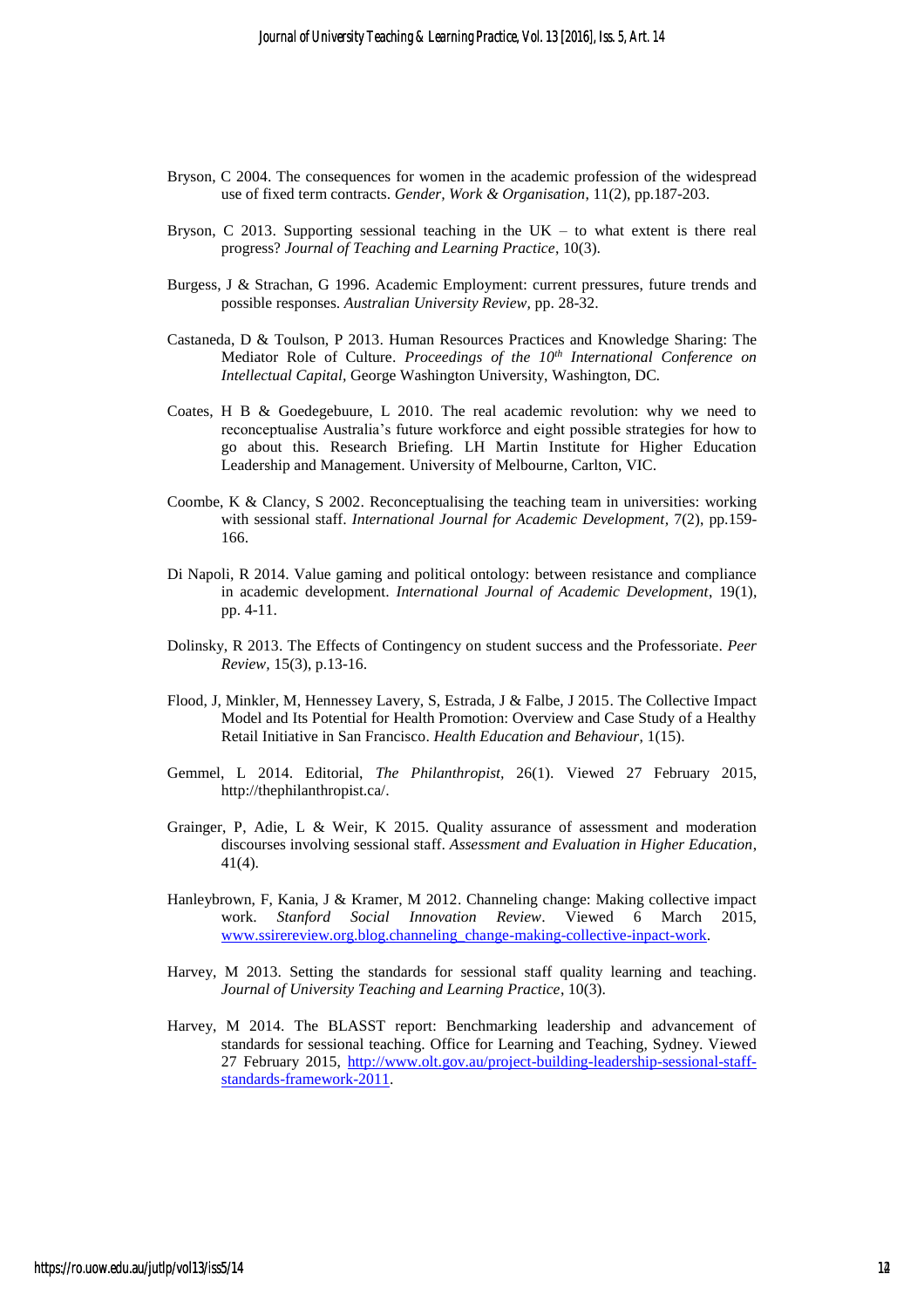- Jacoby, D 2006. Effects of Part-Time Faculty Employment on Community College Graduation Rates. *The Journal of Higher Education,* 77(6)*,* pp. 1081-1103.
- Kania, J & Kramer, M 2011. Collective Impact, *Stanford Social Innovation Review*, 36. Viewed 6 March 2015, [http://www.ssireview.org/articles/entry/collective\\_impact.](http://www.ssireview.org/articles/entry/collective_impact)
- Kania, J & Kramer, M 2013. Embracing Emergence: How Collective Impact Addresses Complexity. *Standford Social Innovation Review.* Viewed 6 March 2015, [http://www.ssireview.org/articles/entry/collective\\_impact.](http://www.ssireview.org/articles/entry/collective_impact)
- Kift, S 2002. Changing Agendas. Peer-reviewed paper first presented at the 6th Pacific Rim First Year in Higher Education Conference 2002, – Te Ao Hurihuri, University of Canterbury, Christchurch, New Zealand, 8-10 July.
- Klopper, C & Power, B 2014. The Casual Approach to Teacher Education: What Effect Does Casualisation Have for Australian University Teaching? *Australian Journal of Teacher Education*, 39(4).
- Knight, P & Trowler, P 2000. Editorial. *Quality in Higher Education,* 6(2), pp. 109-14.
- Larkins, F 2011. Academic Staffing Trends: At what cost to teaching and learning excellence? *Australian Higher Education Research Policy Analysis.* LH Martin Institute for Higher Education Leadership and Management, University of Melbourne, Carlton, VIC. Viewed 21 March 2015, http://www. lhmartininstitute. edu. au.
- Lazarfled-Jensen, A & Morgan, K 2009. *Overload. The role of work-volume escalation and micro-management of academic work patterns in loss of morale and collegiality at University of Western Sydney: the way forward*. National Tertiary Education Union, South Melbourne.
- Lefoe, G, Parrish, D, McKenzie, J, Malfroy, J & Ryan, Y 2011. Subject Coordinators: leading professional development for sessional teachers. Report, Australian Learning and Teaching Council, Sydney.
- Leigh, J S 2014. "I Still Feel Isolated and Disposable": Perceptions of Professional Development for Part-time Teachers in HE. *Journal of Perspectives in Applied Academic Practice*, 2(2).
- Luzia, K, Harvey, M, Parker, N, McCormack, C, Brown, N & McKenzie, J 2013. Benchmarking with the BLASST Sessional Staff Standards Framework. *Journal of University Teaching & Learning Practice*, 10(3).
- Marginson, S 2000. Rethinking academic work in the global era. *Journal of Higher Education, Policy and Management*, 22(1).
- Marshall, N 2012. The Use of Sessional Teachers in Universities: Faculty of the Built Environment, University of New South Wales, Australia. *Journal of Educational Research,* 8(3).
- May, R, Strachan, G & Peetz, D 2013. Workforce development and renewal in Australian universities and the management of casual academic staff. *Journal of University Teaching & Learning Practice,* 10(3).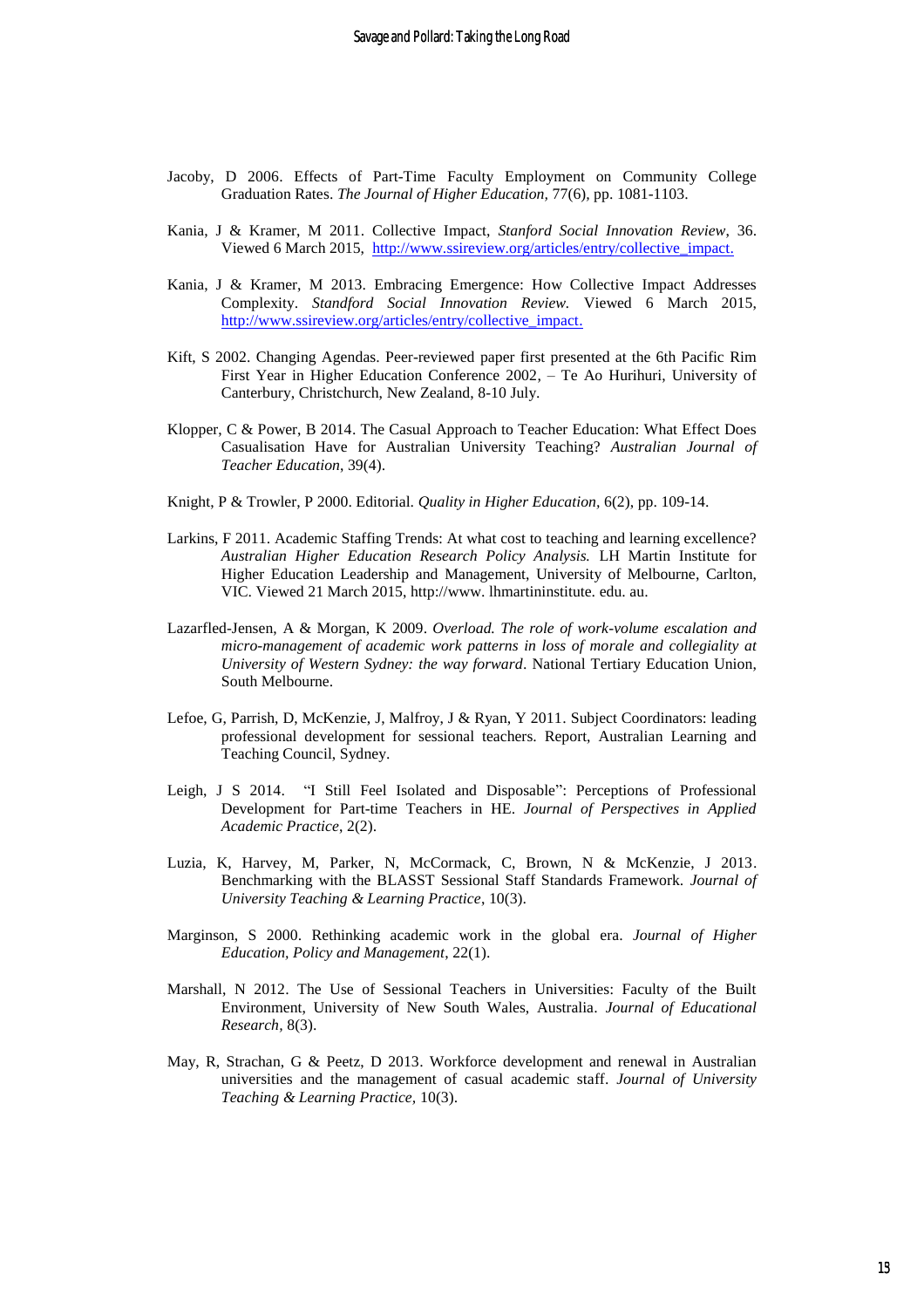- McWilliam, E & Hatcher, C 1999. Developing professional identities: remaking the academic for corporate time. *Pedagogy, Culture and Society,* 7(1), pp. 55-72.
- McWilliam, E & Jones, J 2007. An unprotected species? On teachers as risky subjects. *British Educational Research Journal,* 31(1), pp. 109-20.
- Nadolny, A & Ryan, S 2012. McUniversities revisited: A comparison of university and McDonald's casual employee experiences in Australia. Unpublished research paper, Newcastle Business School, University of Newcastle, NSW.
- Olsen, B 2008. Introducing Teacher Identity and This Volume. *Teacher Education Quarterly*, 3(6).
- Peters, K, Jackson, O, Andrew, S, Halcomb, E J & Salamonson, Y 2011. Burden or Benefit: Continuing nurse academics' experiences of working with sessional teachers. *Contemporary Nurse,* 38(1), pp. 35-44.
- Percy, A & Beaumont, R 2008. The casualisation of teaching and the subject of risk. *Studies in Higher Education*, 30(2).
- Percy, A, Scoufis, M, Parry, S, Goody, A, Hicks, M, Macdonald, I, Martinex, K, Szorenyi-Reischl, N, Ryan, Y, Wills, S & Sheridan, L 2008. *The RED Report: Recognition – Enhancement – Development: The contribution of sessional teachers to higher education.* Australian Learning and Teaching Council, Sydney.
- Reed, S 1985. The troubled faculty. *New York Times Education Summer Survey*, pp. 41-42.
- Ryan, S, Burgess, J, Connell, J & Egbert, G 2013. Casual Academic Staff in one Australian university: marginalised and excluded. *Tertiary Education and Management,* 19(2).
- Schon, D A 1995. The new scholarship requires a new epistemology. *Change,* 27(6).
- Siemens, G 2010. Systematic Changes in Higher Education. *Research in Education*, 16(1).
- Tertiary Education Quality Standards Agency (TEQSA) 2012 *Regulatory Risk Framework*. Viewed March 6 2015, [http://www.teqsa.gov.au/sites/default/files/TEQSARegulatoryRiskFramework\\_0.pdf.](http://www.teqsa.gov.au/sites/default/files/TEQSARegulatoryRiskFramework_0.pdf)
- Tertiary Education Quality Standards Agency 2015. Higher Education Standards Framework (Threshold Standards). TEQSA Contextual Overview Version 1.0. Viewed 7 February 2016, [http://www.teqsa.gov.au/sites/default/files/HESF2015TEQSAContextualOverview31](http://www.teqsa.gov.au/sites/default/files/HESF2015TEQSAContextualOverview310316_1.pdf) [0316\\_1.pdf.](http://www.teqsa.gov.au/sites/default/files/HESF2015TEQSAContextualOverview310316_1.pdf)
- Vilkinas, T 2009. *Improving the leadership capability and academic coordination in postgraduate and undergraduation programs in business*. Australian Learning and Teaching Council, University of South Australia, Perth.
- Vygotsky, L S 1978. *Mind in Society: The development of higher psychological processes,*  Harvard University Press, Cambridge, MA.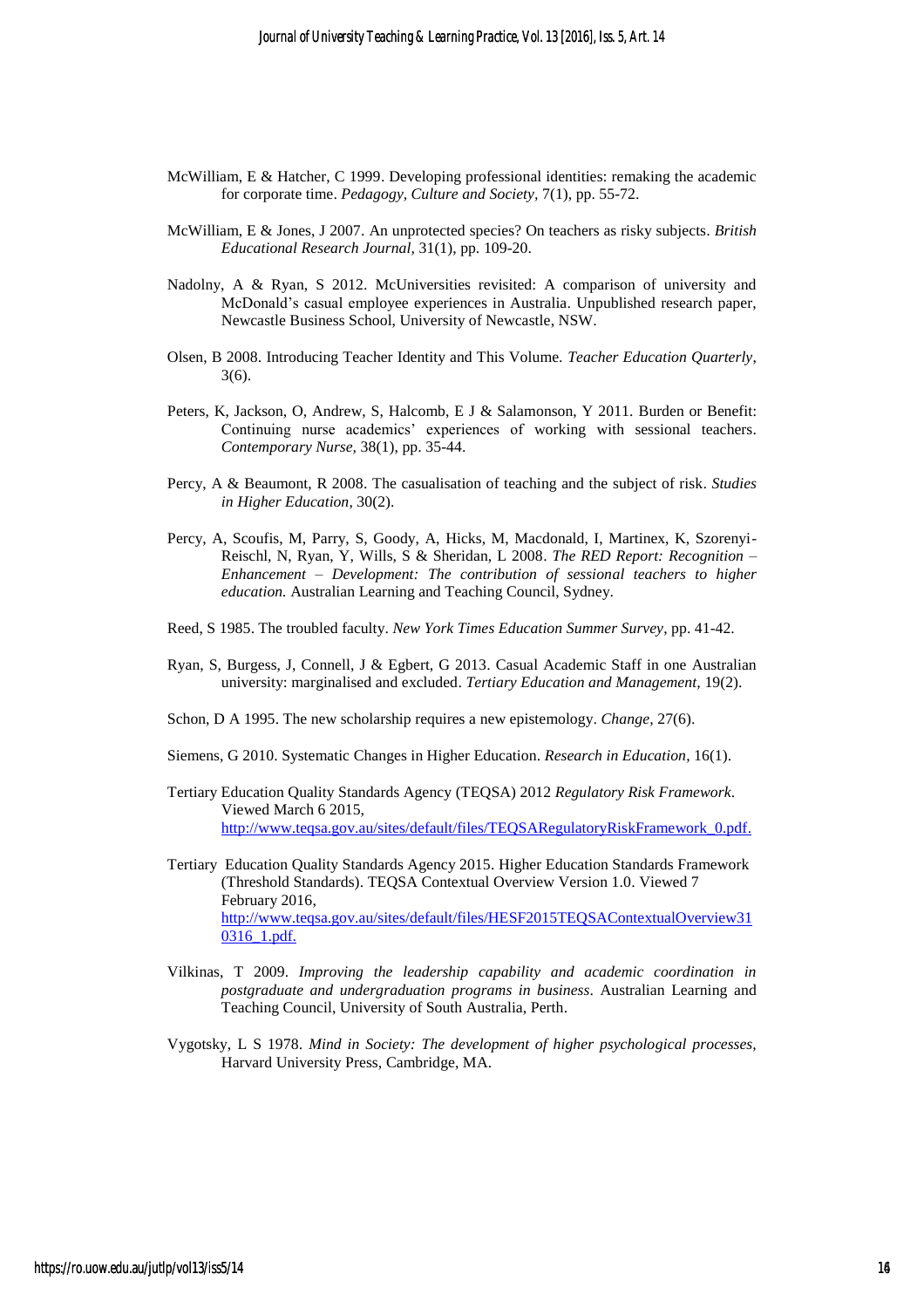# **Appendix One: The 4P Model (with aligned process and standards frameworks – Columns 2 and 3)**

| <b>4P Model Phase One: Establishing Identity</b><br><b>Actions</b>                                                                                         | <b>Phase of Collective Impact</b><br>(CI) Model (Kania &<br><b>Kramer</b> , 2011) | <b>BLASST Sessional</b><br><b>Staff Standards</b><br>Targets (BLASST,                                      |
|------------------------------------------------------------------------------------------------------------------------------------------------------------|-----------------------------------------------------------------------------------|------------------------------------------------------------------------------------------------------------|
|                                                                                                                                                            |                                                                                   | 2013)                                                                                                      |
| <b>One: Faculty/School runs BLASST standards</b><br>workshop for ongoing academics                                                                         | <b>Phase 1: Initiating action</b>                                                 | Preparation to support<br>all BLASST                                                                       |
| Awareness-raising of growing focus on working                                                                                                              | Convene community stakeholders.                                                   | standards.                                                                                                 |
| with sessional teaching staff.<br>Early ideas-gathering for adopting good-practice                                                                         | Map the landscape.<br>Analyse baseline data to identify                           |                                                                                                            |
| standards for sessional support.                                                                                                                           | key issues and gaps.                                                              |                                                                                                            |
| Two: Faculty/School establishes and maintains<br>current email distribution list of sessional staff                                                        | <b>Phase 1: Initiating action</b>                                                 | 2.2a Faculty/school                                                                                        |
| Identifies sessional staff by name at faculty or<br>school level.                                                                                          | Analyse baseline data to identify<br>key issues and gaps.                         | system for<br>communication with<br>sessional staff in<br>place                                            |
| Provides communication means for academic leader<br>to all sessional staff.                                                                                |                                                                                   | Complete, accurate<br>updated list of<br>sessional staff for<br>regular<br>communication.                  |
| Three: School Teaching and Learning leader                                                                                                                 | Phase 1: Initiating action and                                                    | 2.2a Faculty system                                                                                        |
| communicates with sessional staff via email and<br>writes sessional blog                                                                                   | <b>Phase 2: Organising for action</b>                                             | for communication<br>with sessional staff is                                                               |
|                                                                                                                                                            | Identify champions.                                                               | in place                                                                                                   |
| Includes sessional staff in school teaching and<br>learning discourse, with opportunity to seek<br>sessional opinion and feedback.                         | Facilitate community outreach.                                                    | An active, two-way<br>communication<br>system is in place<br>between school leader<br>and sessional staff. |
| Four: Faculties/schools co-write and share across<br>disciplines the teaching and learning handbooks<br>for new sessional staff for hard copy distribution | Phase 1: Initiating action and<br><b>Phase 2: Organising for action</b>           | 2.2c Faculty provides<br>sessional staff with<br>resources necessary                                       |
|                                                                                                                                                            | Form cross-party group.                                                           | for their roles                                                                                            |
| Provide welcome and non-electronic copy of vital<br>information about teaching and learning, resources<br>and contacts.                                    | Establish evaluation system.                                                      | Faculty ensures timely<br>access to all necessary                                                          |
| <b>Evaluation point</b>                                                                                                                                    |                                                                                   | resources.                                                                                                 |
| 4P Model Phase Two: Engaging key<br>practitioners                                                                                                          | <b>Phase of Collective Impact</b><br>(CI) Model (Kania &                          | <b>BLASST Sessional</b><br><b>Staff Standards</b>                                                          |
| Actions                                                                                                                                                    | <b>Kramer</b> , 2011)                                                             | (BLASST, 2013)                                                                                             |
|                                                                                                                                                            | <b>Phase 1: Initiating action</b>                                                 | <b>I.2a Sessional staff</b>                                                                                |
| One: Current (paid) induction of new sessional<br>staff at school or faculty level is reviewed                                                             | Analyse baseline data to identify                                                 | provided with<br>induction to learning                                                                     |
| Is there a need for more than one induction?                                                                                                               | key issues and gaps.                                                              | and teaching<br>1.2b Sessional staff                                                                       |
| Does the induction include a teaching and learning<br>emphasis?                                                                                            |                                                                                   | kept updated about<br>standards,<br>procedures and<br>policies affecting                                   |
|                                                                                                                                                            |                                                                                   | learning and<br>teaching                                                                                   |
| Two: Faculty/school provides professional                                                                                                                  | <b>Phase 2: Organising for action</b>                                             | 2.2d Supervisors                                                                                           |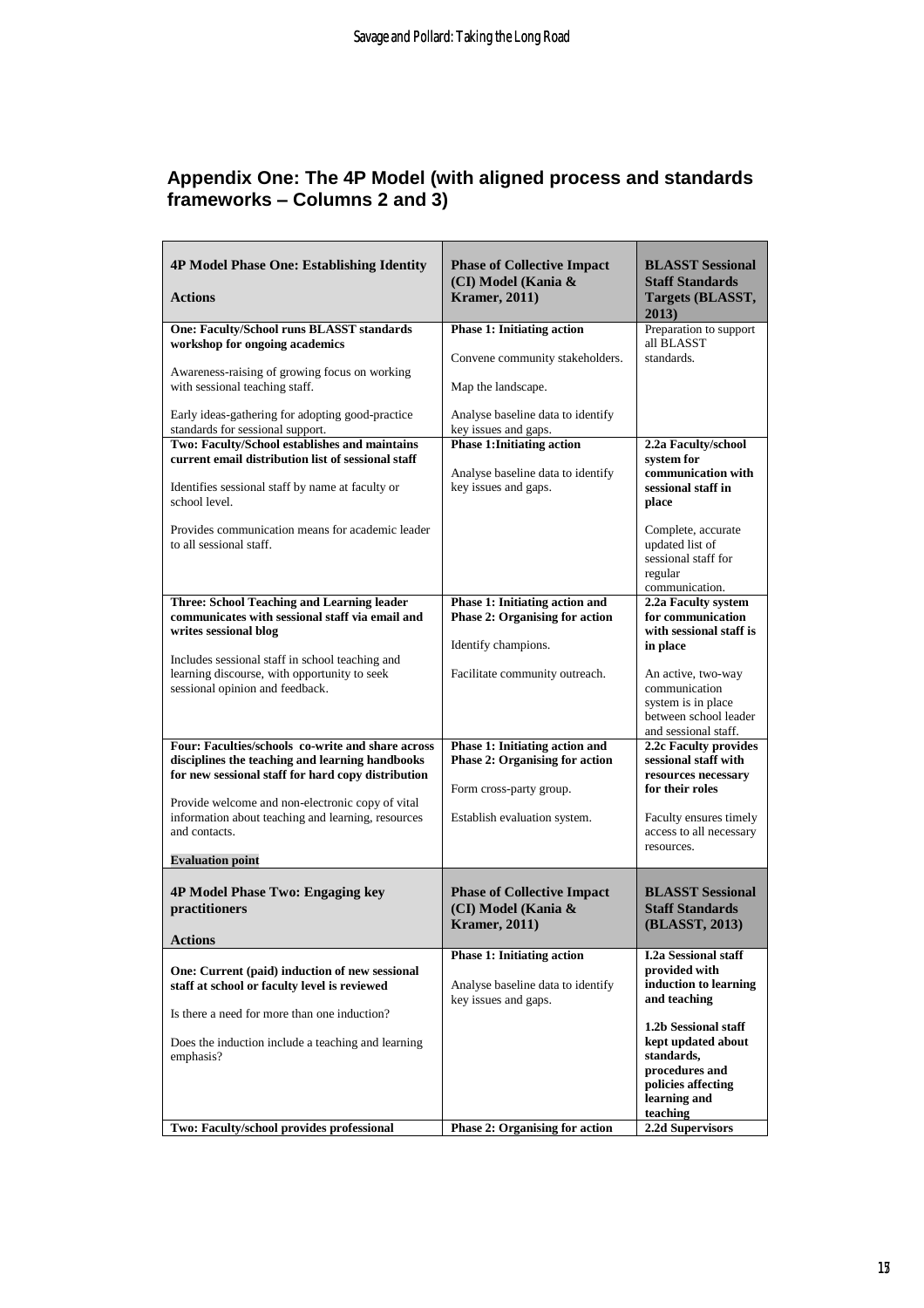| development about managing sessional staff for                                                      |                                                    |                                                 |
|-----------------------------------------------------------------------------------------------------|----------------------------------------------------|-------------------------------------------------|
| subject coordinators                                                                                | Engage community, build public<br>will.            | have the skills to<br>manage sessional<br>staff |
| Critical action, as subject coordinators are                                                        |                                                    |                                                 |
| supervisors and mentors of sessional teachers.                                                      | Create common agenda.                              |                                                 |
| Three: Faculties and schools collaborate to                                                         | <b>Phase 2: Organising for action</b>              | 2.2d Supervisors                                |
| construct and implement subject-chair guide to<br>working with sessional staff                      | Evaluation system.                                 | have the skills to<br>manage sessional<br>staff |
| Key forms of communication, teaching team plans<br>and resources sessional teaching staff need as a | Create common agenda.                              |                                                 |
| baseline.                                                                                           |                                                    |                                                 |
| Four: Inclusion of sessional staff in curriculum                                                    | Phase 2: Organising for action                     | 3.2a Sessional staff                            |
| planning meetings and professional development                                                      |                                                    | are included in                                 |
| events is reviewed                                                                                  | Engage community, build public<br>will.            | academic<br>communities (this                   |
| Invite sessional teachers to contribute to curriculum                                               |                                                    | <b>4P Model Action</b>                          |
| development and to attend professional learning                                                     |                                                    | relates to this                                 |
| events.                                                                                             |                                                    | standard, but the                               |
|                                                                                                     |                                                    | standard will be met                            |
| <b>Evaluation Point</b>                                                                             |                                                    | fully in Phase 4)                               |
|                                                                                                     |                                                    |                                                 |
| 4P model Phase Three: Naming the key                                                                | <b>Phase of Collective Impact</b>                  | <b>BLASST Sessional</b>                         |
| strategies                                                                                          | (CI) model (Kania &                                | <b>Staff Standards</b>                          |
|                                                                                                     | <b>Kramer</b> , 2013)                              | (BLASST, 2013)                                  |
| <b>Actions</b>                                                                                      |                                                    |                                                 |
| One: Early ideas from BLASST workshop in                                                            | <b>Phase 2: Organising for action</b>              | <b>Will meet BLASST</b>                         |
| <b>Phase One are revisited</b>                                                                      |                                                    | standards, but the                              |
|                                                                                                     | Create common agenda.                              | initiative will                                 |
| Which BLASST initiatives (or variations of) are                                                     |                                                    | determine the                                   |
| suitable for the school/faculty? Select strategies for                                              |                                                    | relevant criteria                               |
| implementation.                                                                                     |                                                    |                                                 |
| Two: Support partnerships in planning BLASST                                                        | Phase 2: Organising for action                     | 3.1b Sessional staff                            |
| initiatives are reviewed                                                                            |                                                    | interests are<br>considered and                 |
| Work with other faculties/schools, central unit, other                                              | Create infrastructure (backbone<br>and processes). | incorporated into                               |
| services in the provision of teaching and learning                                                  |                                                    | appropriate decision-                           |
|                                                                                                     |                                                    |                                                 |
|                                                                                                     |                                                    |                                                 |
| support strategies for sessional staff.                                                             |                                                    | making processes                                |
| Three: Policy relating to sessional staff at                                                        | <b>Phase 2: Organising for action</b>              | 3.1b Sessional staff                            |
| institution level is reviewed, and faculty-level                                                    |                                                    | interests are                                   |
| policies and strategies that require leader                                                         | Create infrastructure (backbone                    | considered and                                  |
| engagement are written                                                                              | and processes).                                    | incorporated into                               |
|                                                                                                     |                                                    | appropriate decision-                           |
|                                                                                                     |                                                    | making processes                                |
| Four: Policies and strategies are shared with<br>other faculties and schools                        | <b>Phase 2: Organising for action</b>              | 3.1b Sessional staff<br>interests are           |
|                                                                                                     | Create infrastructure (backbone                    | considered and                                  |
| <b>Evaluation point</b>                                                                             | and processes across institution).                 | incorporated into                               |
|                                                                                                     |                                                    | appropriate decision-                           |
|                                                                                                     |                                                    | making processes                                |
|                                                                                                     |                                                    |                                                 |
| <b>4P Model Phase Four: Achieving standards</b>                                                     | <b>Phase of Collective Impact</b>                  | <b>BLASST Sessional</b>                         |
|                                                                                                     | (CI) Model (Kania &                                | <b>Staff Standards</b>                          |
| <b>Actions</b>                                                                                      | <b>Kramer</b> , 2011)                              | (BLASST, 2013)                                  |
| <b>One: Implement Phase Three Action One: review</b>                                                | <b>Phase 3: Sustaining action and</b>              | <b>Will meet BLASST</b>                         |
| of BLASST ideas to identify initiatives with<br>clearly identified strategies for implementation    | impact                                             | standards, but the<br>initiative will           |
|                                                                                                     | Support implementation                             | determine the                                   |
| Acceptance that BLASST ideas require a standards-                                                   | (alignment to goals and strategies).               | relevant criteria                               |
| based level of support. Ideas could be, for example,                                                |                                                    |                                                 |
| new recruitment standards, or teaching awards for                                                   |                                                    |                                                 |
| sessional staff.                                                                                    |                                                    |                                                 |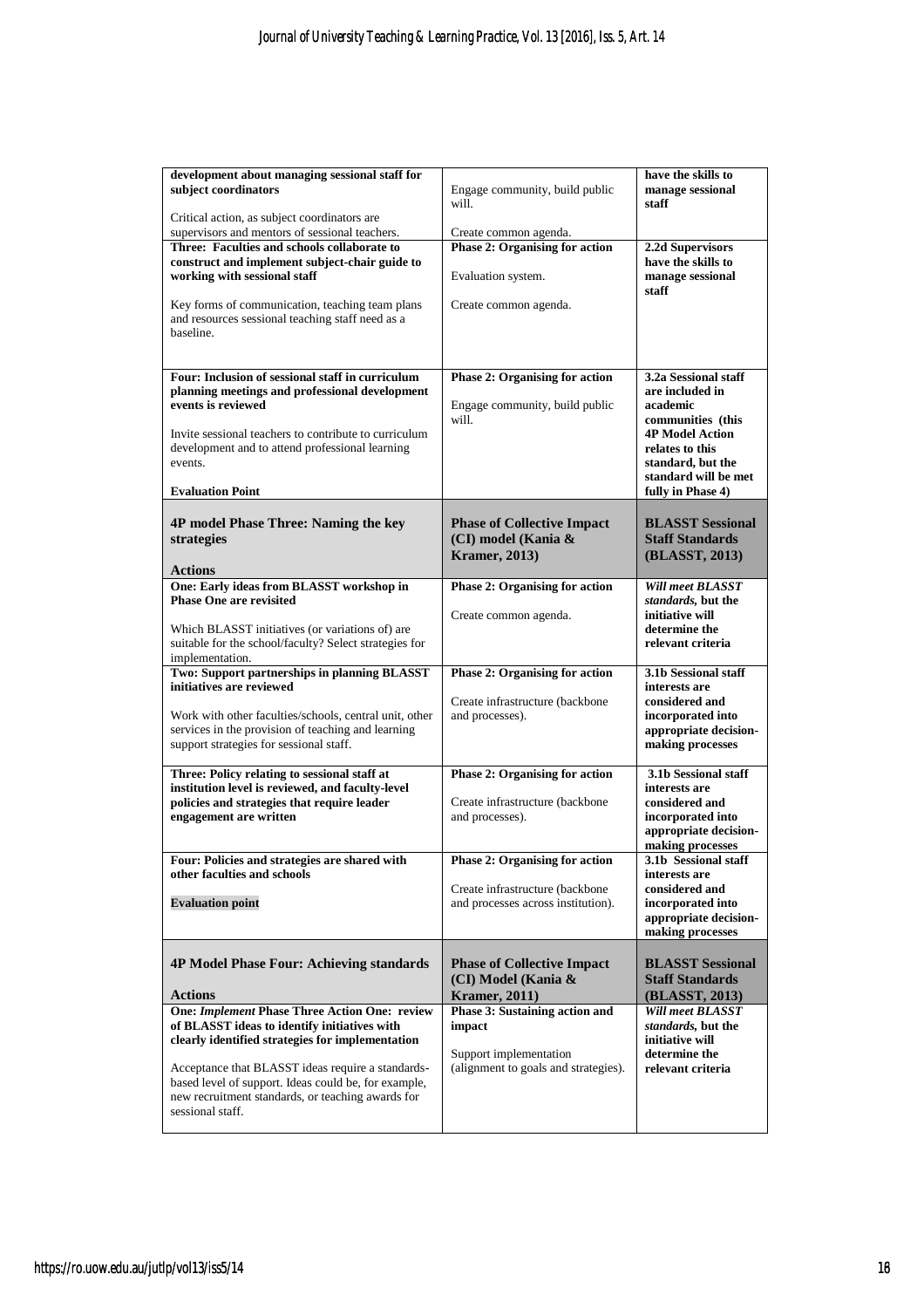| Two: Implement inclusion of sessional staff in       | Phase 3: Sustaining action and       | Meets BLASST                          |
|------------------------------------------------------|--------------------------------------|---------------------------------------|
| curriculum planning as paid work                     | impact                               | standards                             |
|                                                      |                                      | 1.3b Sessional staff                  |
| Having established opportunity for sessional         | Support implementation               | engage in decision-                   |
| inclusion in Phase Two, Action Four as accepted      | (alignments to goals and             | making about                          |
| practice, and consequent evidence of good            | strategies).                         | learning and                          |
| outcomes, paid curriculum planning work as           |                                      | teaching issues                       |
| accepted practice is the next logical step.          |                                      | 1.3c Sessional staff                  |
|                                                      |                                      | are involved in                       |
|                                                      |                                      | teaching teams                        |
| Three: Include sessional staff in faculty            | Phase 3: Sustaining action and       | Meets BLASST                          |
| professional development as paid work                | impact                               | standards                             |
|                                                      |                                      | 1.1b The institution                  |
| Having established opportunity for sessional         | Support implementation               | provides and                          |
| inclusion in Phase Two, Action Four as accepted      | (alignment to goals and strategies). |                                       |
| practice, and consequent evidence of good            |                                      | supports professional                 |
|                                                      |                                      | development for<br>sessional staff in |
| outcomes, paid work as accepted practice is the next |                                      |                                       |
| logical step.                                        |                                      | learning and                          |
|                                                      |                                      | teaching                              |
| Four: Create career support opportunities for        | Phase 3: Sustaining action and       | <b>Meets BLASST</b>                   |
| sessional staff, and opportunities for contracts     | impact                               | <b>Standards</b>                      |
| including coordination work rather than              |                                      | <b>3.2b Succession</b>                |
| intensive teaching sessions only                     | Support implementation               | planning is in place                  |
|                                                      | (alignment to goals and strategies). | at faculty level                      |
| For example, assistance with career portfolios,      |                                      | 3.2c Good sessional                   |
| publication, online professional presence.           |                                      | teachers are                          |
| <b>Evaluation point</b>                              |                                      | identified and                        |
|                                                      |                                      | retained                              |